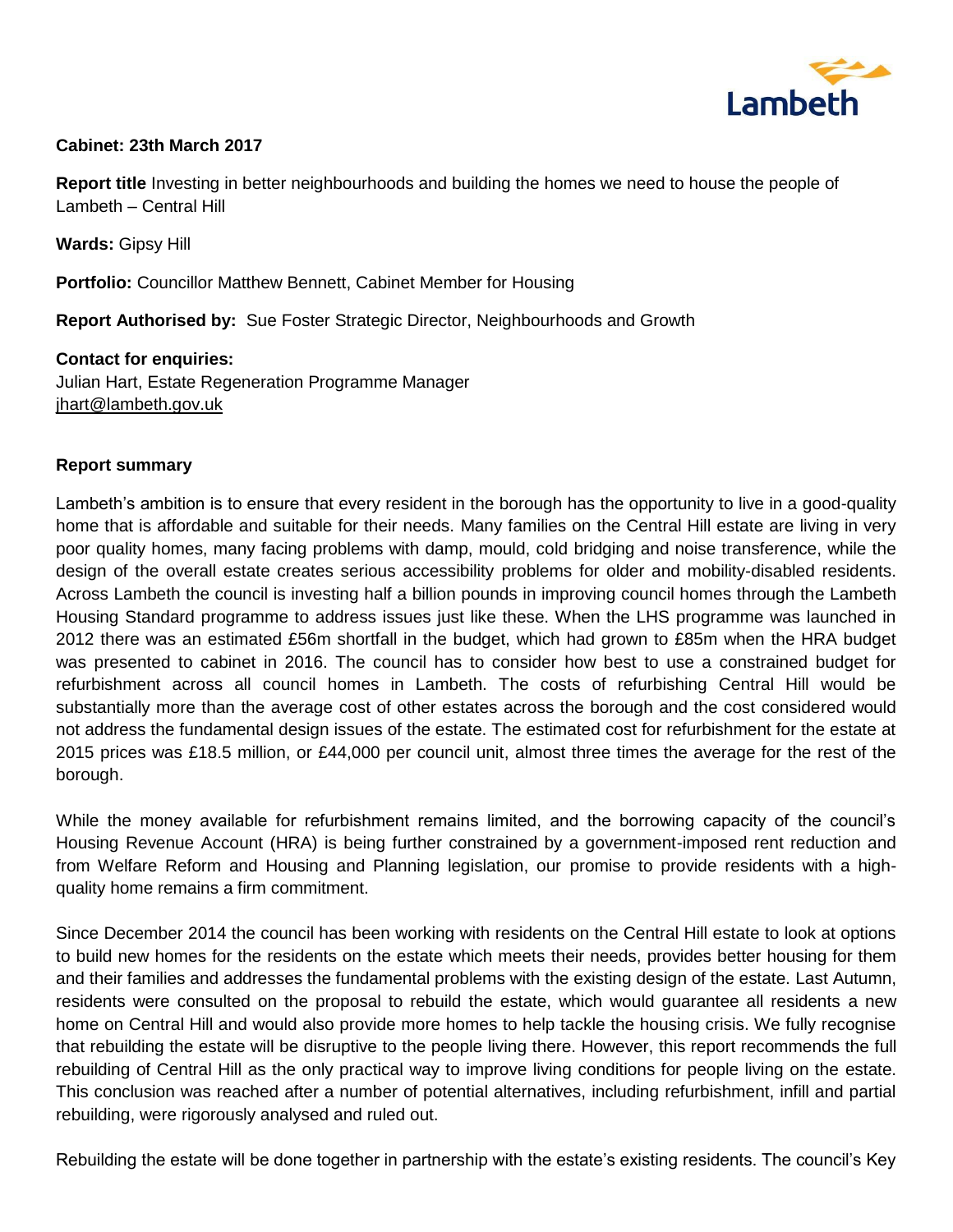Guarantees for estate regeneration means that every existing tenant will be offered a new home on the estate, with enough bedrooms to meet their needs, built to new, modern, well-insulated standards, with a lifetime tenancy and rents set in exactly the same way as for all existing council homes. Existing resident leaseholders and freeholders will also be offered a new home on the estate, with a range of options to make remaining a homeowner affordable to them, with nothing extra to pay to the council, so that the existing community can stay together. The council is also fully committed to working together with the residents of the Central Hill estate so that they lead the process of masterplanning and designing the new estate and their new homes.

Rebuilding the Central Hill estate is the best option for improving the quality of council tenants' homes but will also enable hundreds of additional homes to be built to help ease the housing crisis. Lambeth has embarked on an ambitious programme to build 1000 extra homes at council rent over the next few years to address the severe crisis that the borough faces, with 23,000 people on the council waiting list and nearly 2000 homeless families provided with temporary accommodation by Lambeth. Rebuilding the estate provides the opportunity to maximise the number of additional affordable and social housing, with priority given to local families in housing need from the local community.

#### **Finance summary**

This report proposes that the council proceeds with complete redevelopment of the Central Hill Estate. To support this a development management team would be procured to embark on a programme of masterplanning and progress the redevelopment through the resident engagement, community-led design process, planning and land assembly processes.

A feasibility exercise has been undertaken to explore options for the future of the estate with analysis of a range of scenarios considering in particular different numbers of homes on the future estate and different tenure splits. On current assumptions, this initial viability work demonstrates that redevelopment of the whole of the Central Hill estate would be a financially viable proposition. However, the viability of the project will continue to be assessed in parallel as the masterplanning develops to ensure that the eventual scheme remains financially achievable.

The Report also proposes that the "Key Guarantees" for secure tenants and homeowners will now be implemented at Central Hill Estate; more detail on the financial implications associated with the Key Guarantees are considered in Section 3.

Some capital funding is already in place to commence the process of property buybacks from those homeowners who wish to sell back to the council. The council plans to complete this programme of buy backs in partnership with Homes for Lambeth once it is established since this will allow up-front costs to be recouped. A strategy will be developed to roll out this buyback programme, which will in due course become informed by the phasing strategy as part of the masterplan.

It is anticipated that the Development Management team will be procured during 2017/18 with the full participation of residents to provide planning and architectural expertise. It should be noted that the council expects to incur upfront costs of about £20m which are planned to be reimbursed by Homes for Lambeth. These upfront costs include buybacks costs to enable leaseholders to move home early if they choose to do so, development management fees, demolition and other costs associated with progressing the development scheme.

Some capital funding is already in place to cover these up-front development costs but it may be necessary to allocate additional funding if it is not possible to novate the contract across to Homes to Lambeth before the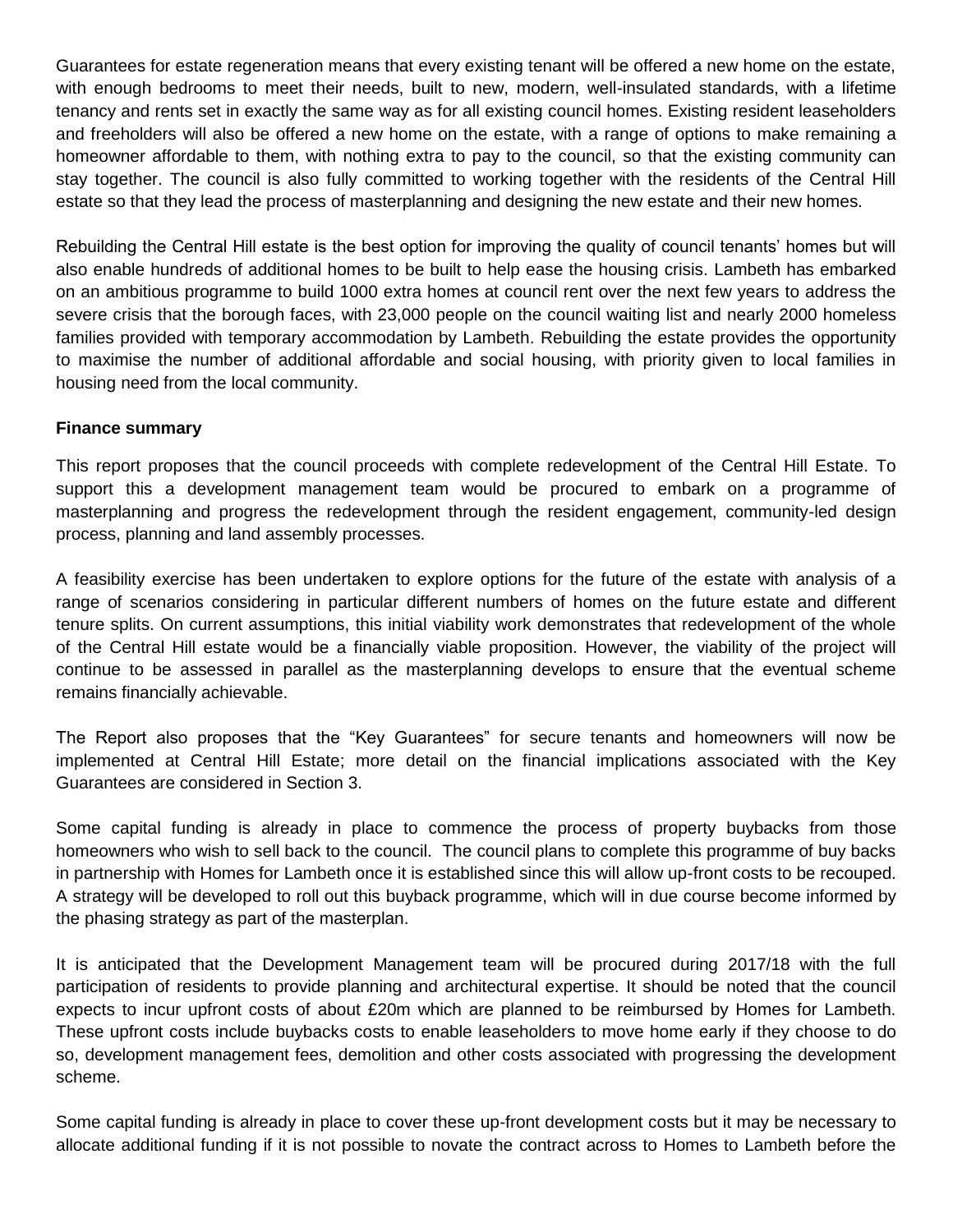end of 2017/18.

### **Recommendations**

- 1. To authorise the redevelopment of the Central Hill Estate in accordance with the approach set out in Section 2.
- 2. To implement the Key Guarantees as adopted by the council for the estate regeneration programme.
- 3. In consultation with the lead member, officers to begin the masterplanning phase.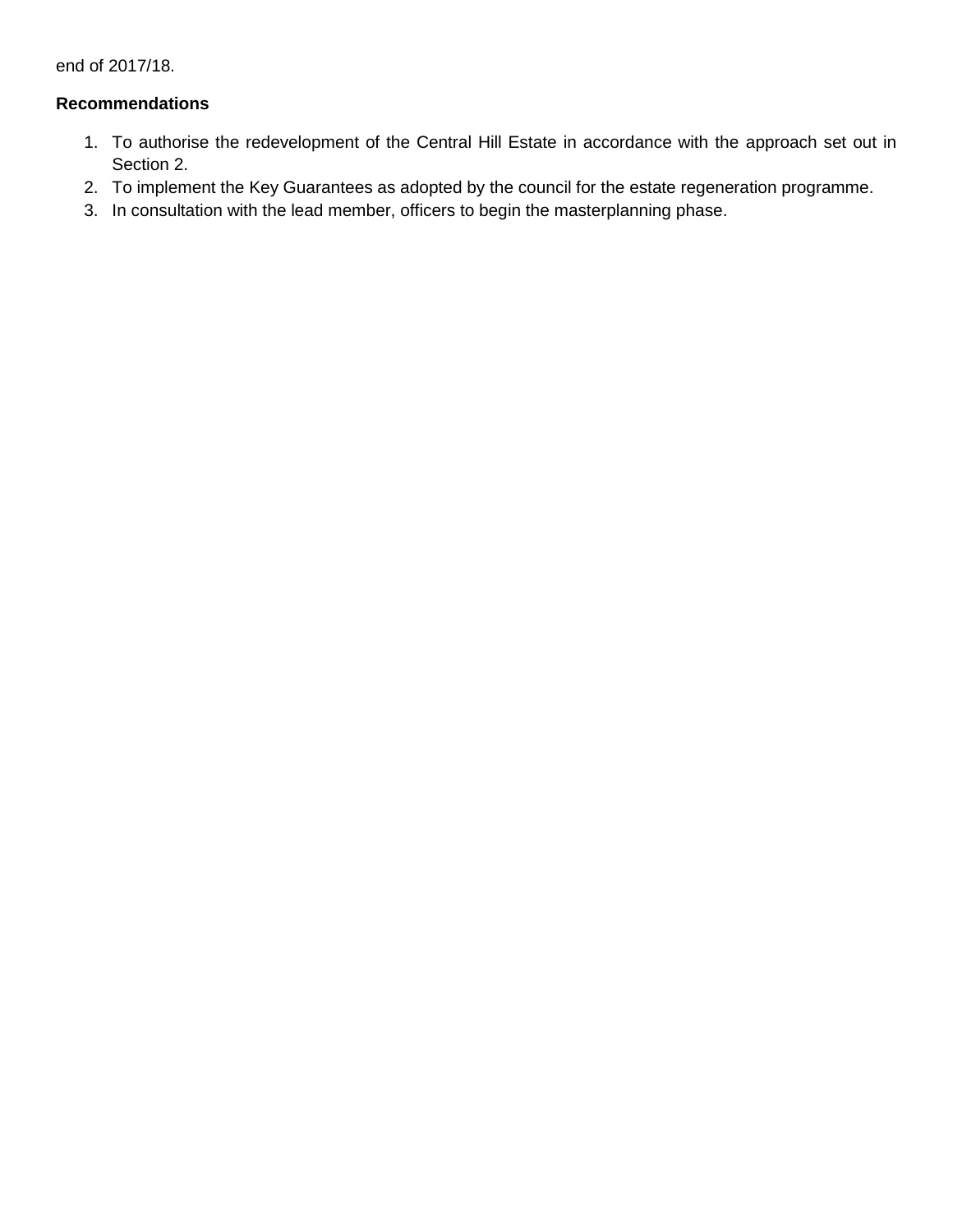# **Lambeth's Estate Regeneration Programme**

- 1.1 Lambeth's foremost commitment is to ensure that every one of our residents has the opportunity to live in a good-quality home that is affordable and suitable for their needs. However, there are simply not enough homes, particularly social homes, to meet the needs of people in Lambeth.
- 1.2 Lambeth, like all London boroughs, is facing a major housing crisis. Over 23,000 people are on our waiting list for a council home; the number of homeless families in temporary accommodation has risen sharply to nearly 2000, the vast majority of which are families with children; and 1,300 families are living in severely overcrowded homes. Every year between 3,000 and 4,000 people apply to be on the council's housing waiting list. This equates to 60 to 80 households per week. At the current time, each year the council is able to provide housing for around 1,200 households. This equates to around 23 per week and includes internal transfers from one council property to another. In the context of these challenges, the council is seeking to improve the quality and quantity of the housing in Lambeth.
- 1.3 In 2012 the council launched a major initiative, the Lambeth Housing Standard (LHS) Programme a refurbishment programme aiming to bring council owned homes in the borough up to a good quality. But this work programme does not increase the number of homes in the borough, nor can it deal with the problems and condition of existing homes on some of the council estates.
- 1.4 As the council is the freehold owner of most of the properties on a council estate all income and expenditure for the estate falls within the council-wide Housing Revenue Account (HRA). This means there are strict budgeting controls that prevent the council from running a deficit in any one year. Moreover, the council cannot borrow more than is currently planned because borrowing via the HRA is capped by Government and because the HRA simply cannot afford to borrow more as there is insufficient income to pay for the costs of borrowing. Furthermore, Decent Homes funding, which contributed to the costs of the LHS programme is no longer available. Hence the council has to make some difficult decisions about how best to spend its scarce resources.
- 1.5 Between 2012 and 2017 Lambeth Council will have invested £443m in improving council homes within the borough. We have committed a further £70m to the 2017/18 programme, so by 2018 we will have invested over £513m. Despite this historic level of investment, there is a funding shortfall to deliver the LHS programme. The budget shortfall in the LHS programme has grown from an estimated £56m when the programme was launched in 2012 to over £85m as last reported. The council faces additional pressures on the Housing Revenue Account (HRA) due to government changes in the reduction of 1% per annum in council rents (over the next 4 years). Prudential borrowing prevents further borrowing into the HRA; as a consequence the council cannot determine when it will be able to afford to refurbish estates such as Central Hill.
- 1.6 To help to address these challenges around housing supply and quality of housing, Lambeth has embarked upon an estate regeneration and housing delivery programme to provide more and better homes for the residents of Lambeth. The estate regeneration programme can deliver better homes for existing residents and additional new homes for those on the waiting list.
- 1.7 Refurbishment and redevelopment can be funded differently. Refurbishment costs must fall within the HRA because refurbished properties remain council properties. However, with redevelopment, existing properties can be demolished and the land transferred to a different owner so that the redevelopment costs can come from money borrowed from the outside of the HRA, rather than from within the HRA.
- 1.8 To address the financial constraints regarding the HRA, the council is proposing to set up a Special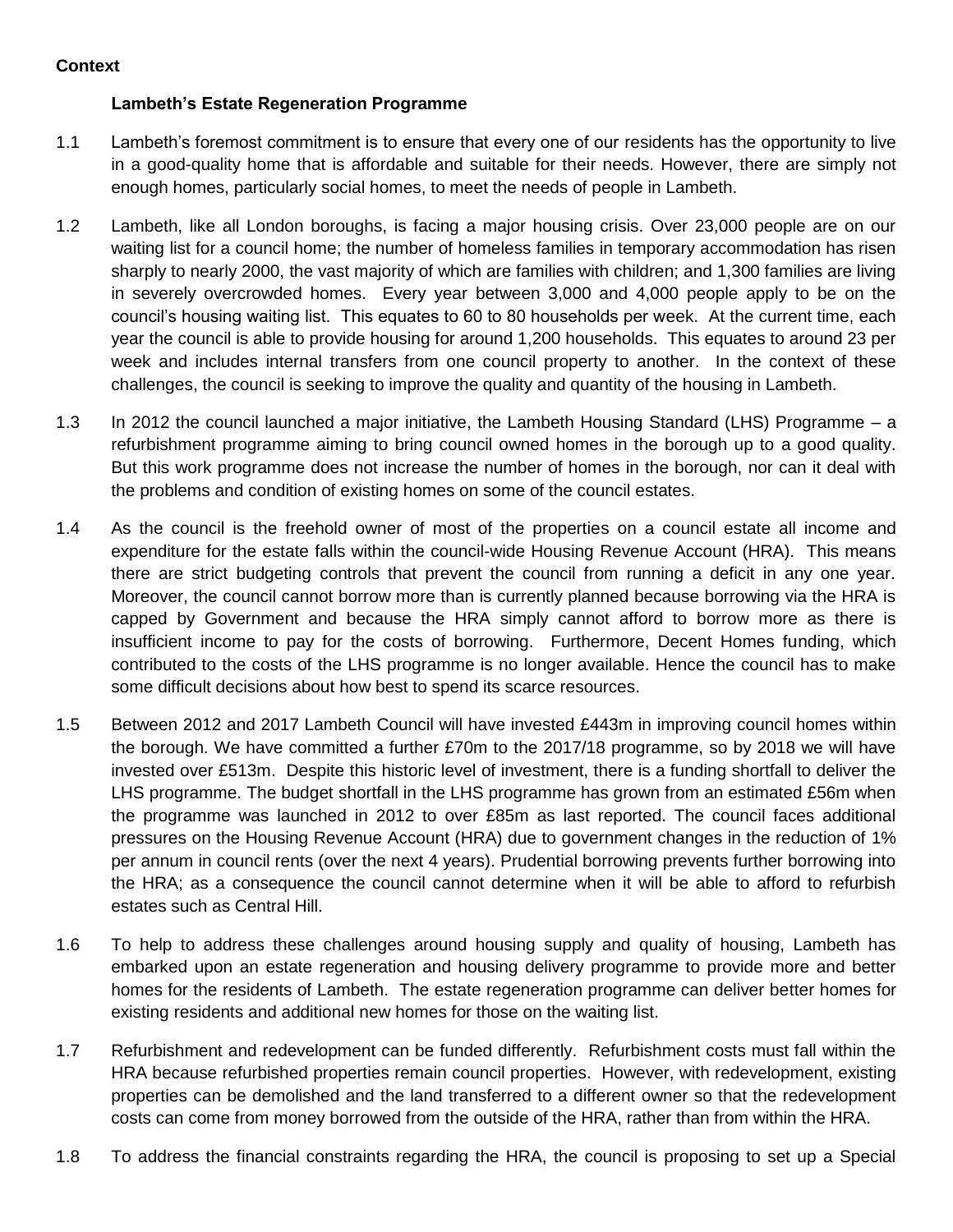Purpose Vehicle ('SPV'), an independent company that would be wholly owned by the council – to be called Homes for Lambeth. For development schemes that have a sound business case, the SPV can raise funds either from the public works loan board or from the private sector.

- 1.9 The council has allocated capital investment funding of £25m through its Single Capital Pot within the General Fund to progress the early stages of estate redevelopment projects, with the expectation that this investment will be recouped in due course through Homes for Lambeth.
- 1.10 The detailed background to the estate regeneration programme has previously been provided to Cabinet in Appendix A of the Cabinet Report of 21 March 2016. The establishment of Homes for Lambeth was given authorisation by Council Cabinet on 12 October 2015.
- 1.11 The Central Hill Estate was included in a list of six estates in the Cabinet Report of 8 December 2014 to be considered for regeneration. Following that Cabinet Decision, officers began feasibility work as follows:
	- initial engagement with residents to inform them of the December 2014 Cabinet Decision;
	- instruction of a design team to carry out design feasibility work to explore the potential scale of redevelopment that could take place on the estate combined with viability analysis to understand the viability of different design options;
	- stock condition analysis to gain a better understanding of the current state of the estate and the homes on the estate and to enable estimation of the cost of refurbishment, as well as the appointment of an independent quantity surveyor to help advise residents on refurbishment costs
	- establishment of a Resident Engagement Panel;
	- consideration of options for the future of the estate and engagement with residents on these options;
	- engagement with residents to prepare a Resident's Brief, setting out design objectives for the future neighbourhood, should redevelopment of the Estate take place; and
	- formal consultation with residents on the option now being recommended to Cabinet.

More detail on the consultation and co-production are provided in Section 5.

#### **Feasibility – more detail**

- 1.12 Feasibility work for the future of the Central Hill estate commenced in early 2015. The purpose of the feasibility work has been to develop a preferred solution which can then be consulted on. The preferred solution would identify which homes should be included in any redevelopment of the estate and provide an idea of the scale of redevelopment to take place.
- 1.13 The technical aspects of the feasibility work have involved:
	- understanding better what the problems are with the estate;
	- exploring what the cost of refurbishment of the whole estate and various parts of the estate would be;
	- exploring what the outcome of refurbishment work would be for example, would it resolve inherent design problems that exist on the current estate;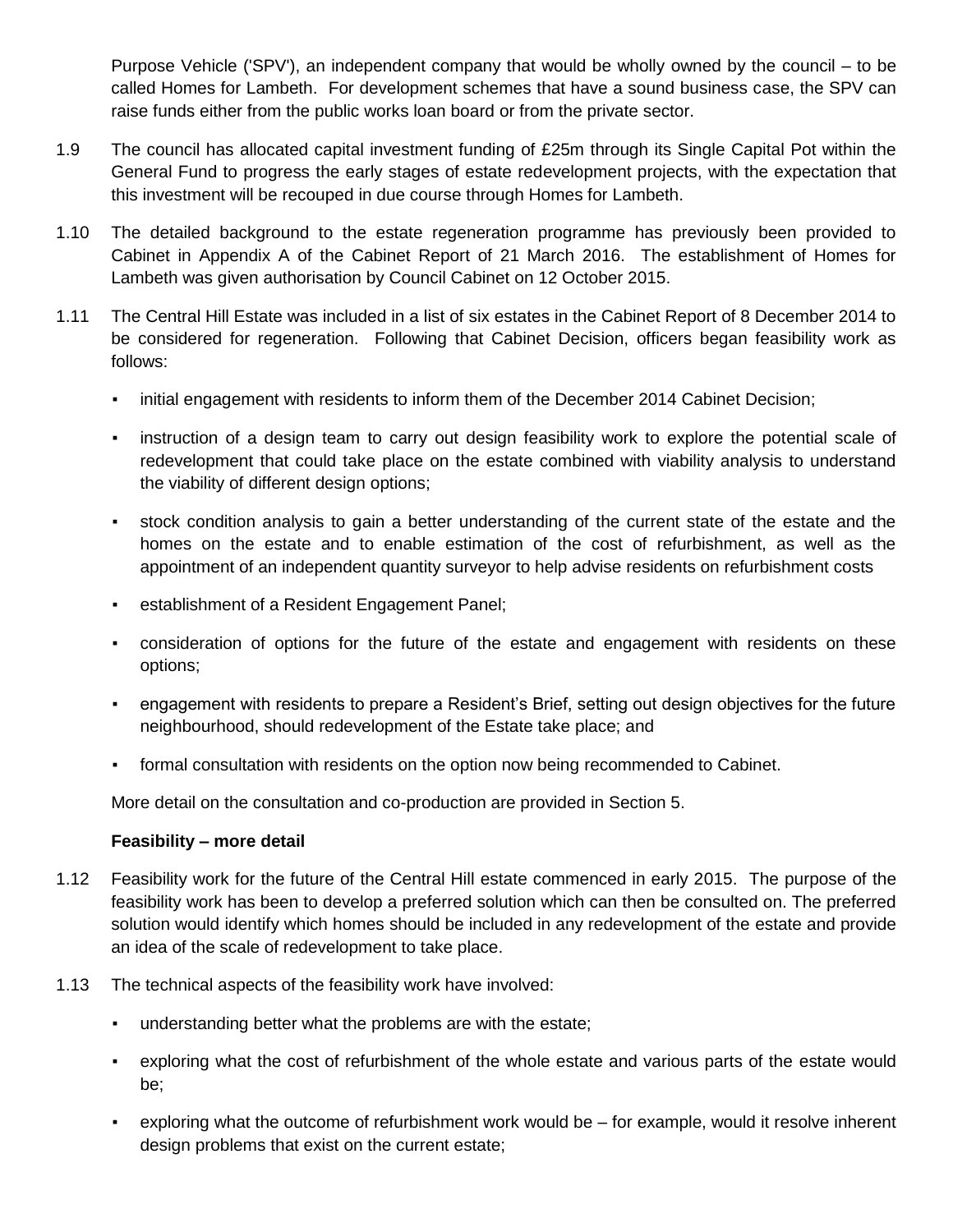- exploring, through preliminary masterplanning, various redevelopment scenarios for part and complete redevelopment of the estate, considering strategic design and viability issues – the key aim of this work at this time has been to identify how many homes could be accommodated on the whole and parts of the estate; and
- analysing the heritage value of the estate as a whole and components parts.
- 1.14 Side-by-side with the feasibility work, a Resident Engagement Panel was established and the council has engaged with this Panel throughout this period of feasibility work.
- 1.15 The feasibility work led to the following conclusions:
	- Analysis of the stock condition of the properties and the estate as a whole concluded that the 30 year cost of refurbishing the whole estate, to bring properties up to the Lambeth Housing Standard, would be at least £18.5m, which represents over £44,000 per council tenanted home. Most of this investment would be required within the short-term. This figure is considered to be a minimum cost and compares unfavourably to the average cost of refurbishing council homes through the Lambeth Housing Standard programme of around £16,000. Homeowners would experience Section 20 charges of between £18,000 and £34,000 per household. Work carried out by the Quantity Surveyor firm Martin Arnold, requested by the Resident Engagement Panel, estimated costs could be higher with an overall refurbishment cost of £40m.
	- Given the funding shortfall within the HRA, there is simply not the financial resource available to cover these costs within any reasonable time period. If the estate, or any part of it, were left to be refurbished as opposed to being redeveloped, the council cannot give any assurance to residents about when such refurbishment work might take place.
	- Refurbishment works could not resolve the underlying problems with the design of the estate either of individual homes or of the estate as a whole. Refurbishment would not resolve the design issues of cold bridging, noise transference due to poor stacking, security and the very poor accessibility of the homes and neighbourhood.
	- Assessment of the heritage value indicated that this is limited see paragraphs 5.15 for more consideration of heritage issues.
- 1.16 The scenarios that were explored through the feasibility process and the analysis undertaken are as follows:
	- Refurbishment and Infill: This would involve adding new homes to the Estate on vacant and underused land and refurbishment of the existing homes. Whilst delivery of the new homes alone could potentially be viable, there remains a funding shortfall to cover the refurbishment works. Homes for Lambeth would not be able to borrow money to refurbish existing council homes and there is a funding shortfall in the HRA. The cost of refurbishment compares unfavourably to the average cost of refurbishing council homes through the Lambeth Housing Standard programme.
	- Partial rebuilding: This would involve retaining 77 existing homes and redeveloping the rest of the estate. There remains a funding shortfall to cover the refurbishment works. Homes for Lambeth would not be able to borrow money to refurbish existing council homes and there is a funding shortfall in the HRA. Even for this smaller number of homes, the cost of refurbishment compares unfavourably to the average cost of refurbishing council homes through the Lambeth Housing Standard programme.
	- Proposal put forward by Architects for Social Housing (ASH): This involves infilling on vacant land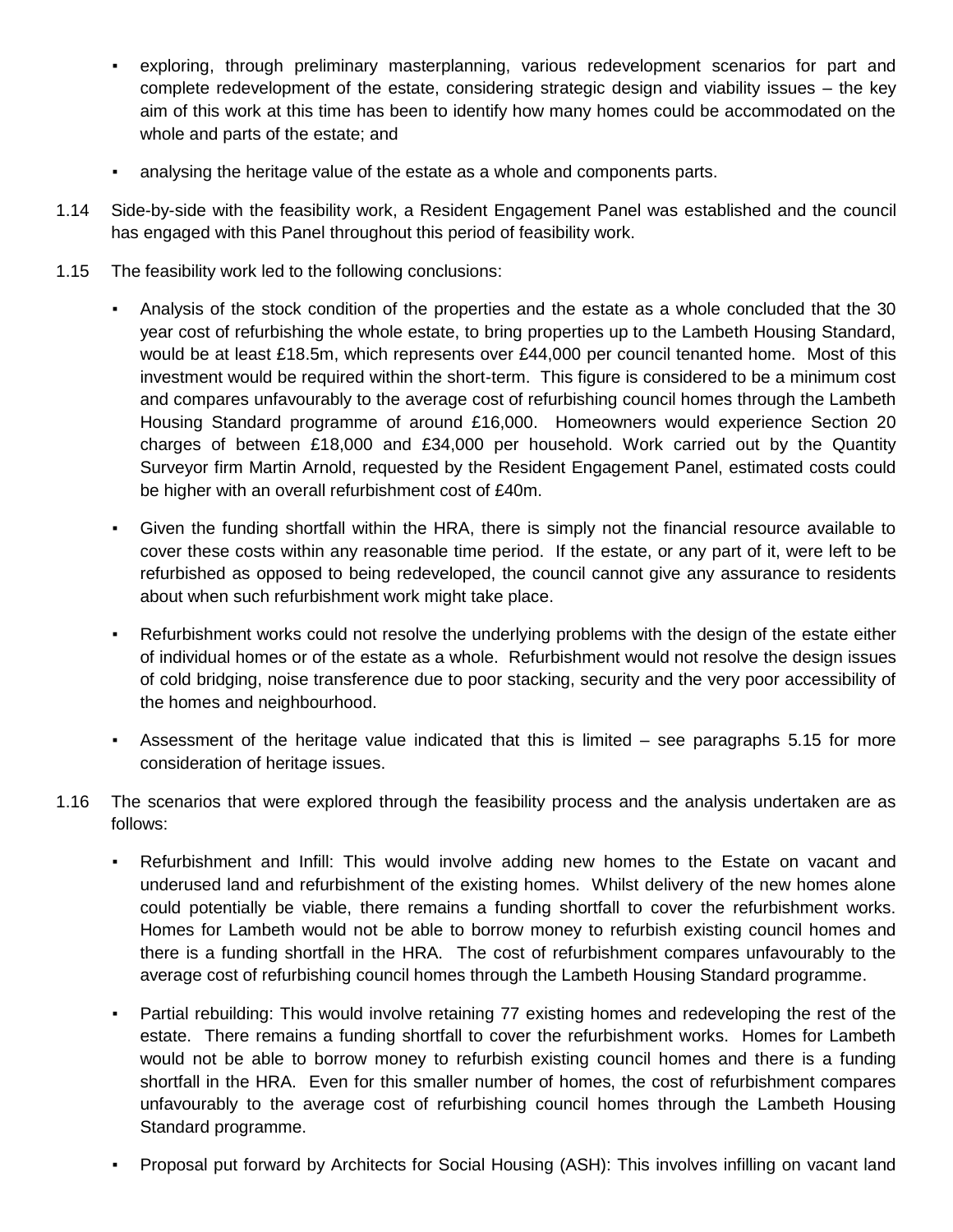and building on top of flats and maisonettes. The council and independent advisers determined this could deliver around 120 new homes, not the 250 originally proposed**.** The same problems apply as for infill and refurbishment in that, whilst delivery of the new homes alone could be viable, there remains a funding shortfall to cover the refurbishment works. It was adjudged that this proposal would not deliver improved homes for current residents, and would not resolve some of the inherent design problems with the estate. Although it would deliver some additional new homes, the proposal would not provide value for money for the council.

- Complete redevelopment: This would involve a phased rebuilding of the whole of the estate. All 320 existing council tenant homes would be replaced with good quality new homes; all resident leaseholder homes would be replaced; there would be an additional 500 to 750 new homes, where as many as possible of these would be affordable and at council level rent. However, a significant number of the additional new homes would need to be market sale or market rent in order to pay for the replacement of the existing and additional affordable homes.
- 1.17 Through the feasibility work, consideration has also been given to the potential for incorporation of additional adjacent sites that are not formally part of the existing residential estate. These are:
	- Older Persons' Day Centre: further consideration is required to determine whether and how this might be included in the redevelopment and whether any reprovision is required.
	- Hostel at Roman Rise: the council is currently reviewing its hostel provision across the borough and this will inform how or if this hostel should be included in the redevelopment.
	- The private hostel at 3 Highland Road: initial contact has taken place with the property owner and his agent.

# **Links to Council Policy**

- 1.18 The recommendations in this Cabinet Report are consistent with the Lambeth Borough Plan 2016 to 2021. In particular the decision to redevelop the Central Hill estate would contribute to the delivery of the following objects:
	- *Inclusive Growth* to encourage investment and regeneration and make sure it benefits all.
	- *Reducing Inequality* by ensuring that those on benefits or low incomes have decent homes to live in.
	- *Strong and Sustainable Neighbourhoods*  by improving the quality of the local neighbourhood at Central Hill while maintaining social mix and diversity

#### **2. Proposal and Reasons**

- 2.1 It is proposed that the whole Central Hill estate is redeveloped.
- 2.2 Options have been considered for the future of the Central Hill estate and as set out above the feasibility work undertaken has identified financial and practical obstacles that lead officers to conclude that full redevelopment is the only option for the future of the estate. The consistent message, which has been given to residents throughout the engagement and then consultation processes, has been that the council would only consult on and formally consider deliverable and viable options. In Autumn of 2016, the council formally consulted with residents on the Central Hill estate, making it clear that the only solution that the council considered to be deliverable and viable was complete rebuilding of the entire estate.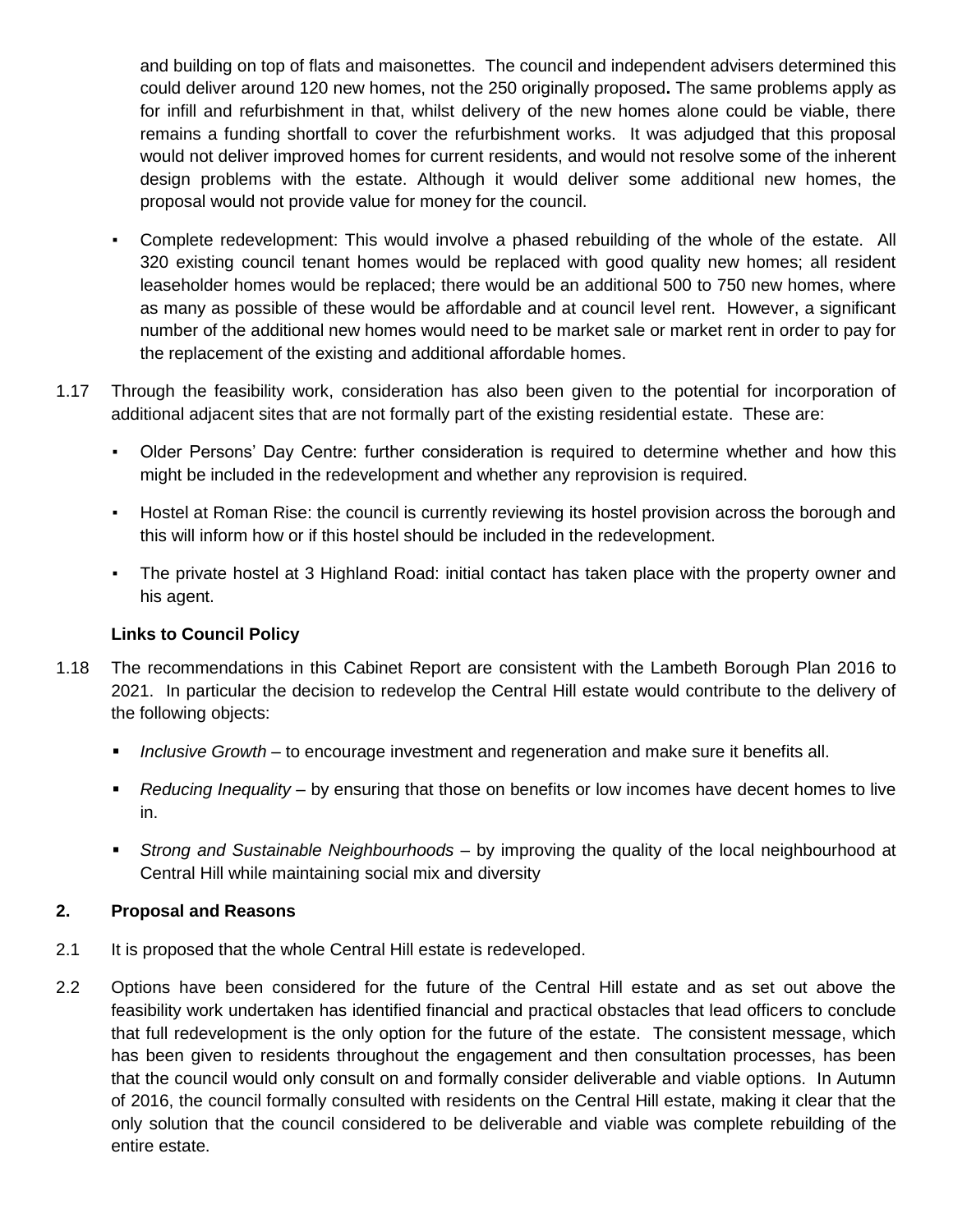- 2.3 Key factors that have informed this conclusion include:
	- **Quality of Homes and Neighbourhood**. Redevelopment could provide high quality, welldesigned, energy efficient, accessible new homes. Any refurbishment work at Central Hill cannot resolve many of the inherent problems with the properties on the estate – homes and the neighbourhood would still be relatively inaccessible, homes would continue to be prone to damp, costly to heat, etc.
	- **Time period**. Whilst rebuilding the estate could take 10+ years, given the difficulty of finding funds for refurbishment, it is likely that the redevelopment would have progressed with residents moving into newly built homes before any refurbishment work would be started.
	- **Disruption to residents**. While redevelopment would require all residents to move to a new home, because of the asbestos in these properties and the severe damp in many properties, any refurbishment work would require a significant number of residents to move out of their homes for undefined time periods to enable works to take place. This would be at least as disruptive as moving to a brand new home.
	- **Over-crowding**. The housing needs survey carried out in 2015 indicated that 24% of the tenant households considered that they were over-crowded. This could not be resolved through refurbishment; but redevelopment could provide every tenant household with a new home that met their housing needs.
	- **Funding**. Plans for redevelopment are ready to be progressed with residents and would be funded through the wider Homes for Lambeth estate regeneration programme. A decision not to proceed would require LHS funding for the estate to be assessed and identified from within the council's capital programme. Given the competing needs for these funds, the council cannot make any commitments to be able to allocate such funds for several years, most likely sometime in the early 2020s.
	- **Community Views**. When a detailed survey was carried out across the estate during Autumn of 2015 during the formal consultation period, 55% of council tenants at Central Hill said that they supported the recommendation of complete rebuilding of the Estate.
- 2.4 The recommendation to redevelop would lead to the demolition of all the properties on the Central Hill Estate on a phased basis and building of new homes can be expected to deliver:
	- replacement of all existing homes all existing tenants and resident leaseholders will have the opportunity to move into new high quality homes in a well-designed new neighbourhood;
	- a minimum of 500 additional new homes; and
	- maximising the number of additional affordable homes, where as many of these as possible will be at a council level rent.
- 2.5 If the option to redevelop is agreed the Council will embark on a programme of masterplanning of the Central Hill estate based on the assumption that the whole estate would be redeveloped. For the avoidance of doubt, the following buildings would be demolished on a phased basis to make way for the redevelopment of the estate, together with any other properties identifiable within the red-line of the diagram below:
	- $-1 20$  Bankside Way
	- 2-64 Central Hill (evens)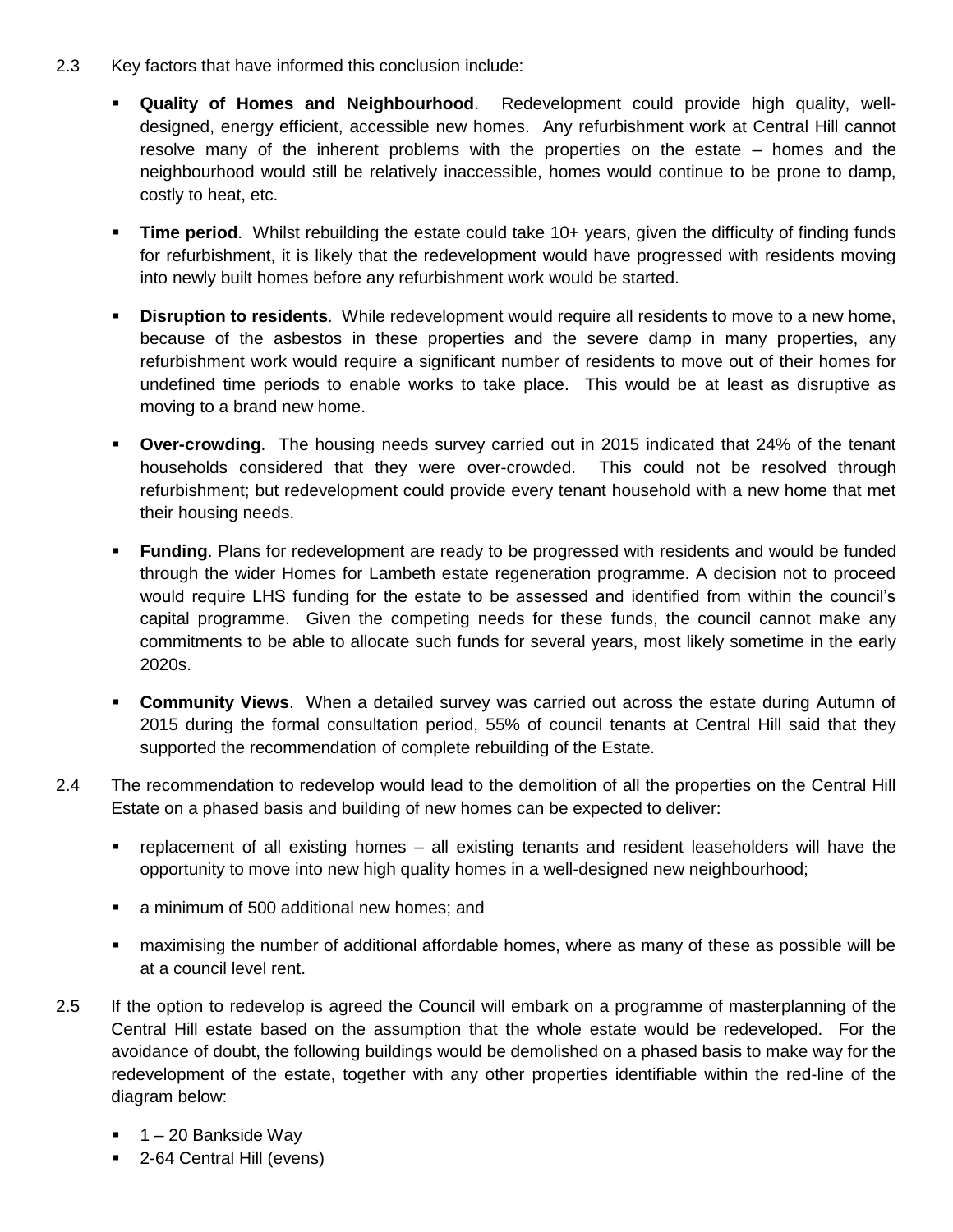- 1- 30 City Prospect
- 16 22 Highland Road (evens)
- 5 49 Highland Road (odds)
- $\blacksquare$  1 12 High Limes
- 1 30 Lambeth Prospect
- $-1 30$  Northwood Way
- 1 40 Oakwood Drive
- 1 8 Pear Tree House
- 1 19 Plane Tree Walk (odds)
- 2 32 Plane Tree Walk (evens)
- $-1 20$  Ridge Way
- $-1 30$  Romany Prospect
- 1 30 Valley Prospect
- 2 12 Vicars Oak Road (odds)
- 1 43 Vicars Oak Road (evens)
- 1 46 Wychwood Way



# **Masterplanning and Resident Engagement**

- 2.6 If a decision to redevelop the estate is taken, then the next step is to move into masterplanning developing in collaboration with residents the design of the future Central Hill neighbourhood and the new homes and a phasing plan for redevelopment. Residents would continue to have access to Independent Advisers and council officers would work with residents to look to harness other social and economic benefits that could arise through the redevelopment and construction programmes.
- 2.7 The Resident Engagement Panel has proven to be a useful forum for the council to engage with residents. Moving forwards into masterplanning, the council is keen to ensure that the engagement processes and structures with residents are wider and deeper, involving as many residents as possible. We will work with residents and the Independent Advisers to explore options for how better to achieve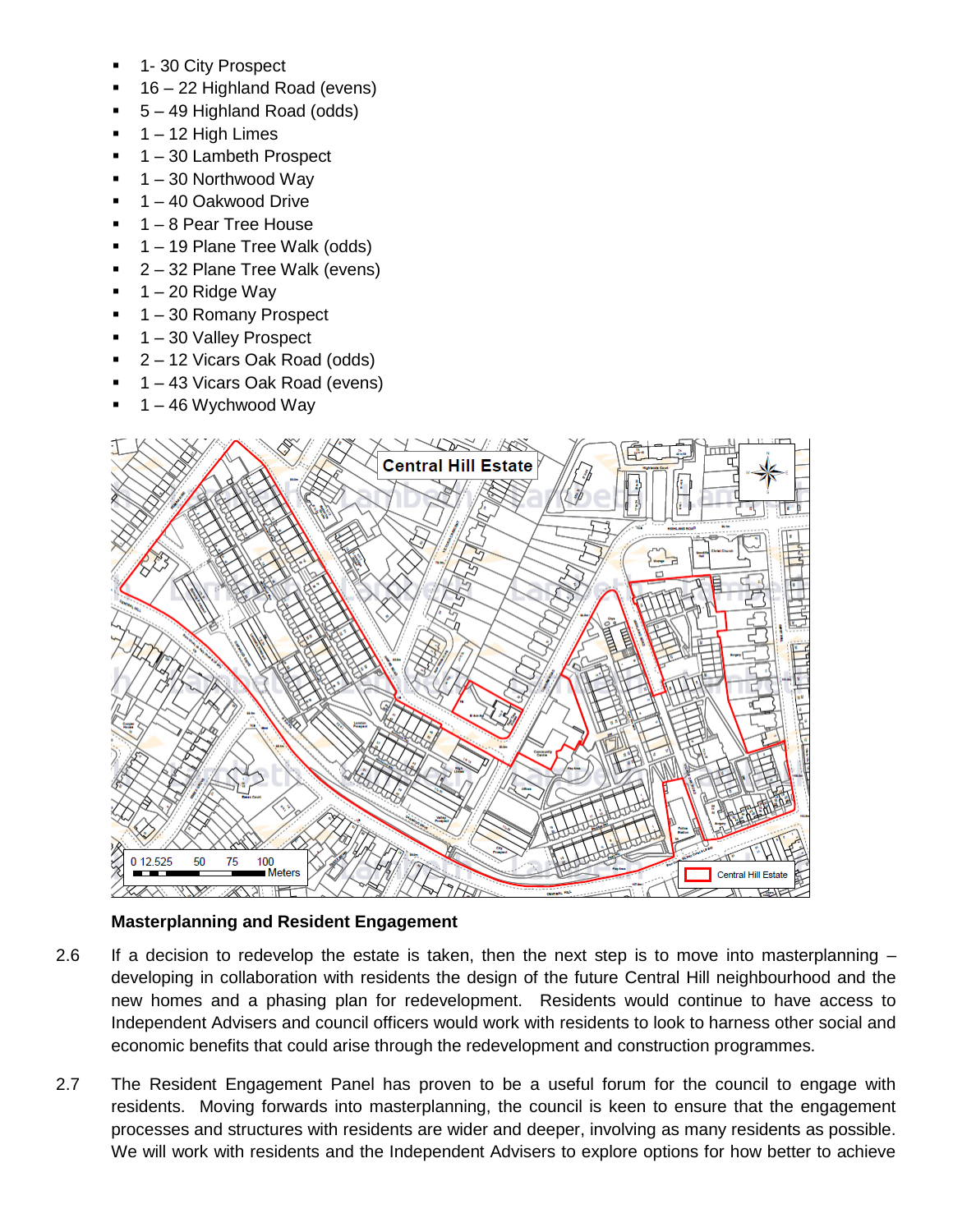these aims for increased resident involvement.

- 2.8 The next step after a decision to redevelop would be to complete the procurement of a development management team to progress design and viability work towards a masterplan for the estate, which would then be taken forwards to a planning application together with preparatory work for a compulsory purchase order (should the latter be required). The development management team would help the council to develop detailed design and procure contractors for the construction work.
- 2.9 Procurement of the development management team has already commenced as authorised by a previous Cabinet Decision (July 2015). This procurement will be resumed and will involve residents by means of an exhibition and interviews to select the development manager. It is anticipated that the development manager would commence work in the Autumn of 2017.
- 2.10 The design brief for the development management team (to be procured) would look to develop a phasing strategy for the regeneration of the estate so as to minimise the need to move anyone temporarily off the estate and to make sure (as far as is practicable) that households only need to move once. In any event, the council would work with residents to agree a construction programme that seeks to minimise disruption to residents.
- 2.11 Within the context of needing to deliver a commercially viable redevelopment of the estate, the council will ensure that the development management teams engaged to progress the masterplanning of the project work towards the draft Resident's Brief as part of the design brief for the regeneration of the estate.

# **Land Acquisition**

- 2.12 Capital funding is already in place to commence the process of property buybacks from those homeowners who wish to sell back to the council. A strategy will be developed to roll out this buy back programme, which will in due course become informed by the phasing strategy, which will be part of the masterplan. A draft process for the buying back of leasehold properties has already been made available to residents. If the council is unable to reach agreement for acquisition of leasehold properties, then it would be necessary to seek to acquire them by compulsory purchase.
- 2.13 As the masterplan is developed, it may become apparent that acquisition of additional small land holdings on or adjacent to the Estate, where such land holdings are either partly enclosed by the land area of the estate or naturally fit with the Estate, would enable an enhanced masterplan to be produced and allow delivery of more homes.
- 2.14 It is likely that a compulsory purchase order (CPO) may be required in order to proceed with the redevelopment. This will become more apparent once the masterplan has been prepared and the perimeter for the future estate determined. Every effort will be employed by the council to acquire properties by negotiation.

# **Key Guarantees**

- 2.15 Where residents' homes are directly affected by the development programme, such as those on regeneration estates, then the council is committed to keep uncertainty to a minimum and ensure that they have the information they need to make the best choices they can for their own and their families' futures.
- 2.16 The council has therefore developed, in consultation with residents, Key Guarantees for both council tenants and homeowners. These Key Guarantees represent a core element of that commitment, setting out a set of principles to be adhered to when the council seeks to regenerate an estate.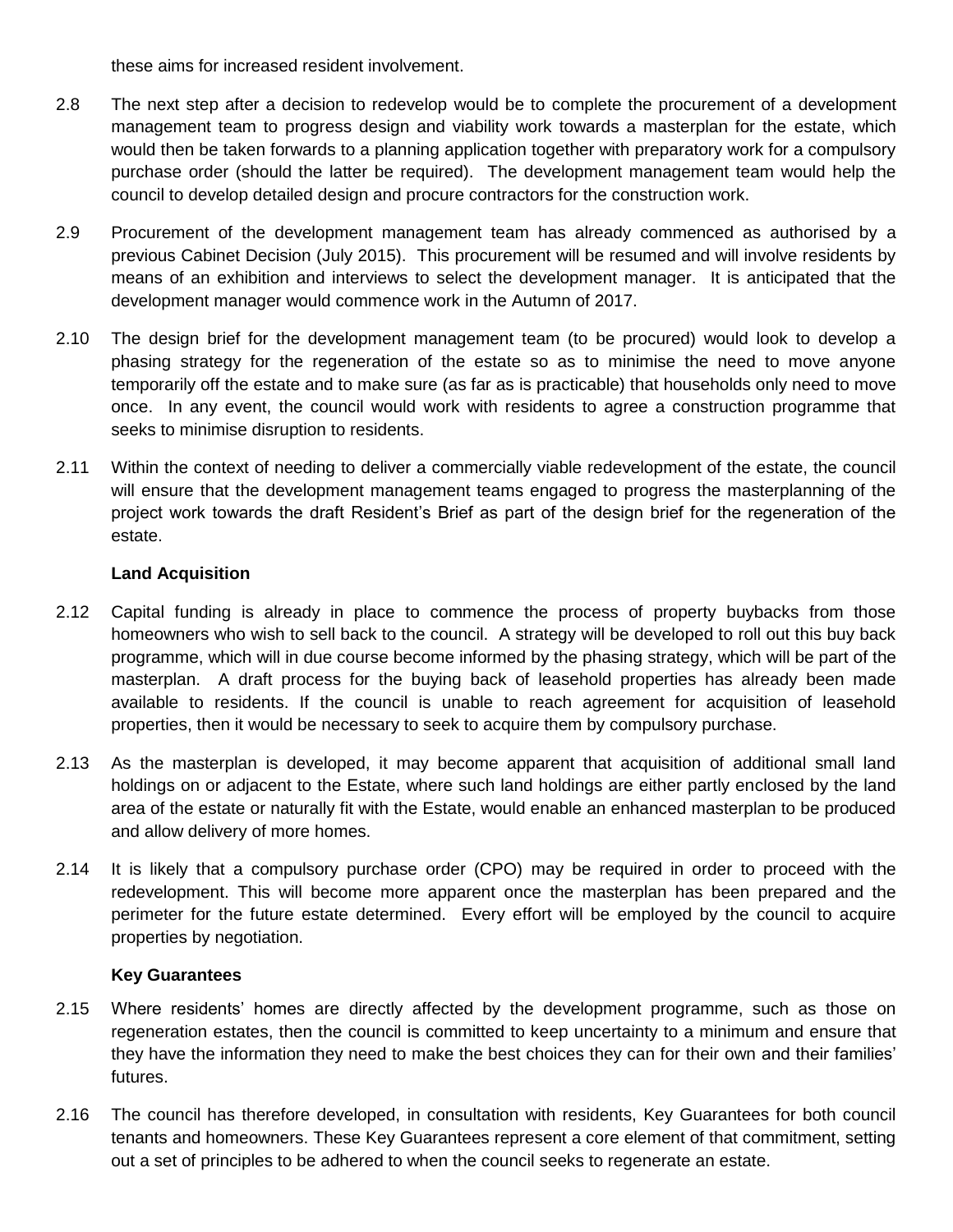- 2.17 These Key Guarantees represent commitments by the council to residents affected by estate regeneration to provide those residents with as much certainty as possible that they can have a future home on the new estate and/or that they will be suitably compensated for the disturbance associated with having to move home.
- 2.18 The Key Guarantees being recommended to Cabinet for adoption across the estate regeneration programme are fair, give everyone the opportunity to stay on their estate and help keep communities together.
- 2.19 The council is confident that the proposed Key Guarantees offer the best deal for residents while ensuring the estate regeneration programme is financially deliverable.
- 2.20 If Cabinet decides to progress the redevelopment, then the "Key Guarantees" for secure tenants and homeowners will be implemented at Central Hill Estate in accordance with the following principles:
	- they will be implemented in the context of existing Lambeth Policies, noting any specific exceptions that are set out in the Key Guarantees;
	- officers will be tasked to work with the residents of the estate to formulate a local lettings plan that will determine how new built homes will be allocated, taking into consideration the housing needs of the existing residents on the Estate; and
	- officers will explore what opportunities there may be to provide assistance to tenants of private landlords on the estate, with a view to enabling such tenants to remain part of the community of the estate or at the least to remain part of the community of Lambeth.

#### **Resident's Brief**

2.21 A draft Residents' Brief has been prepared by the Independent Advisers, working with residents. This draft is attached as Appendix E. This will be completed and provided to the development management team, who will be responsible for finalising it as part of RIBA Stage 1 (pre-masterplanning) works.

# **Viability Commentary**

2.22 Accompanying the design work to explore options for the future of the estate, viability work has been undertaken to help determine whether design options could produce development propositions which have a reasonable prospect of being viable. This viability work suggested that in the case of redevelopment of the whole estate at least 961 new homes would need to be built in order to generate sufficient cross-subsidy to pay for replacement of all the existing homes. Various viability scenarios have been run, using the base design option of 961 new homes. For those scenarios involving more than 961 new homes, then pro rata assumptions were made within the viability analysis in terms of mix of new homes. The following table provides a summary of the viability analysis, showing that there are scenarios which provide viable schemes.

| <b>Scenario</b>  |                                 | 2                               | 3    |      | 5    | 6                                 |                                   |
|------------------|---------------------------------|---------------------------------|------|------|------|-----------------------------------|-----------------------------------|
| Variations       | 2% uplift<br>in sales<br>values | 2% uplift<br>in sales<br>values | none | none | none | £20m<br>upfront<br>investme<br>nt | £20m<br>upfront<br>investme<br>nt |
| No. of dwellings | 961                             | 961                             | 1061 | 1061 | 1201 | 1061                              | 1061                              |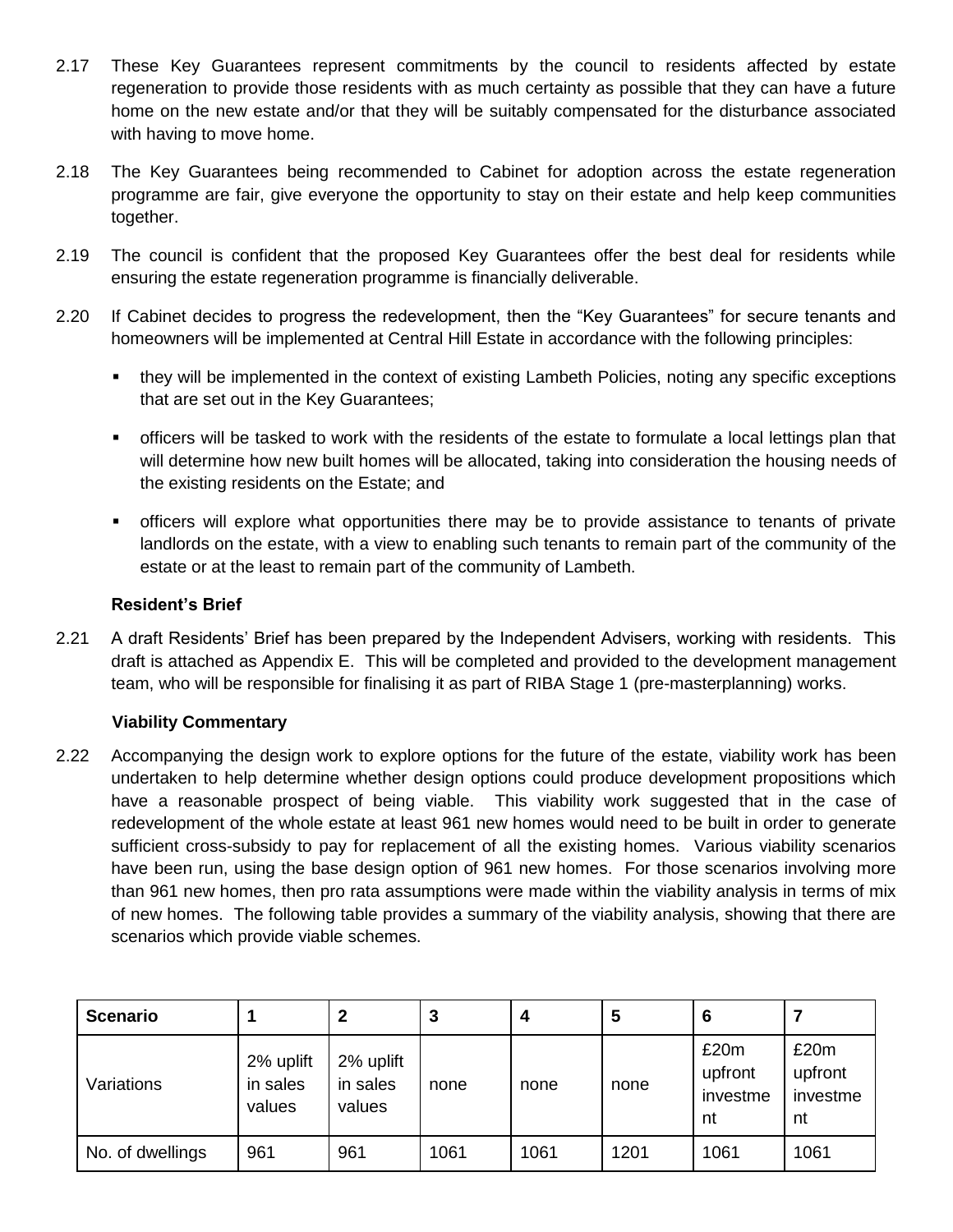| proposed                                                                         |                                             |                                                                         |                                                             |                                                     |                                                             |                                                             |                                              |
|----------------------------------------------------------------------------------|---------------------------------------------|-------------------------------------------------------------------------|-------------------------------------------------------------|-----------------------------------------------------|-------------------------------------------------------------|-------------------------------------------------------------|----------------------------------------------|
| No. of net gain<br>dwellings                                                     | 505                                         | 505                                                                     | 605                                                         | 605                                                 | 745                                                         | 606                                                         | 605                                          |
| Housing Size Mix<br>as per PRP layout                                            | Achieved                                    | Achieved                                                                | Achieved                                                    | Achieved                                            | Achieved                                                    | Achieved                                                    | Achieved                                     |
| Re-provide<br>existing homes at<br><b>Target Rent</b>                            | Achieved                                    | Achieved                                                                | Achieved                                                    | Achieved                                            | Achieved                                                    | Achieved                                                    | Achieved                                     |
| Net gain homes<br>meet Planning<br>Policy (40%<br>affordable<br>housing)         | $Flex -$<br>0%<br>affordabl<br>e<br>housing | $Flex -$<br>0%<br>affordabl<br>e<br>housing                             | $Flex -$<br>15%<br>affordabl<br>$\mathbf e$<br>housing      | $Flex -$<br>15%<br>affordabl<br>e<br>housing        | $Flex -$<br>32%<br>affordabl<br>e<br>housing                | Achieved<br>(42%<br>affordabl<br>$\mathbf e$<br>housing)    | $Flex -$<br>30%<br>affordabl<br>e<br>housing |
| affordable<br>All<br>at<br>council<br>rent<br>or<br>tenancy<br>meets<br>strategy | Tenancy<br>strategy                         | Tenancy<br>Strategy                                                     | Tenancy<br>Strategy                                         | Tenancy<br>Strategy                                 | Tenancy<br>Strategy                                         | Tenancy<br>Strategy                                         | Tenancy<br>Strategy                          |
| Private<br>Net Gain<br>delivered<br>as<br><b>Private Rent</b>                    | Flex<br>100%<br>private<br>sale             | Flex<br>91.5%<br>private<br>sale<br>$\prime$<br>8.5%<br>private<br>rent | Flex<br>$\overline{\phantom{0}}$<br>100%<br>private<br>sale | Flex<br>$\qquad \qquad -$<br>77%<br>private<br>sale | Flex<br>$\overline{\phantom{0}}$<br>100%<br>private<br>sale | Flex<br>$\overline{\phantom{0}}$<br>100%<br>private<br>sale | Flex<br>100%<br>private<br>sale              |
| <b>Finance at Council</b><br>Rate                                                | Achieved                                    | Achieved                                                                | Achieved                                                    | Achieved                                            | Achieved                                                    | Achieved                                                    | Achieved                                     |
| <b>Grant Levels</b>                                                              | £0                                          | £0                                                                      | £0                                                          | £0                                                  | £0                                                          | £20m                                                        | £20m                                         |
| $\%$<br>Affordable<br>housing on whole<br>estate                                 | 33%                                         | 33%                                                                     | 39.6%                                                       | 39.6%                                               | 47.5%                                                       | 54%                                                         | 48.8%                                        |
| Tenant<br>and<br>Leaseholder<br>payments                                         | £26.08m                                     | £26.08m                                                                 | £25.65m                                                     | £25.65m                                             | £25.65m                                                     | £25.65m                                                     | £25.65m                                      |
| Pre Finance NPV                                                                  | £11.3m                                      | £1.7m                                                                   | £9.8m                                                       | £0.6m                                               | £11.4m                                                      | £0.2m                                                       | £9.1m                                        |

- 2.23 The Viability Report prepared by Airey Miller is attached as Appendix A.
- 2.24 The viability work provides sufficient confidence that a redevelopment solution could be found which would be financially viable – that is that funding could be raised to deliver a redevelopment scheme and that the income generated by the redevelopment could service the subsequent debt.
- 2.25 The Net Present Value (NPV) calculations reported in the table above are derived from an analysis of the value of the future finance inflows and outflows for the scheme from the perspective of Homes for Lambeth and restate that value at today's prices. The future value is eroded over time by inflationary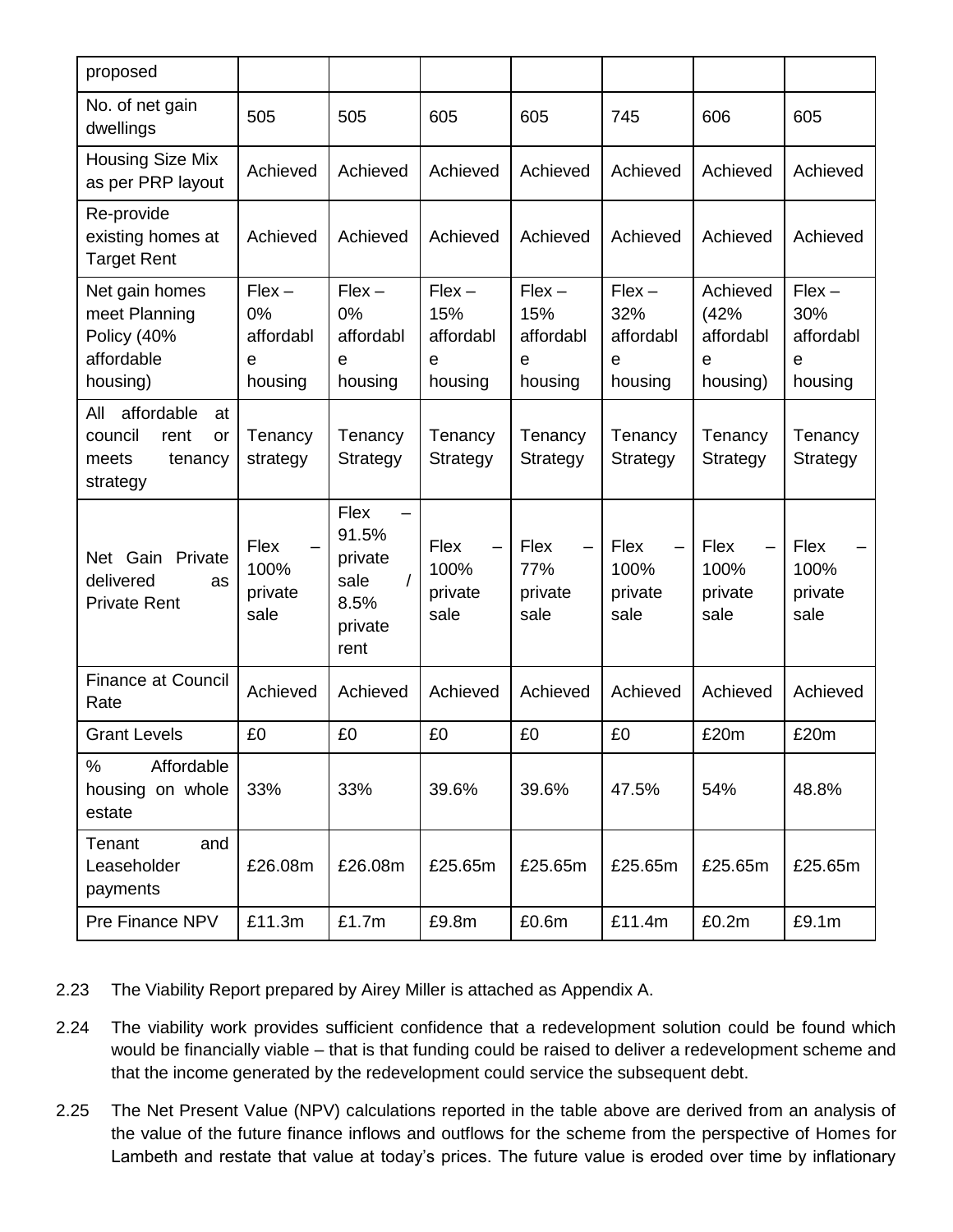uplifts so the calculation seeks to strip out that inflation and show the equivalent value today without it. However, the calculation relies on a choice of rate at which to do this and different rates will produce a different end result.

2.26 The NPV calculation has been produced using the 6.09% rate as guided by Treasury which assumes a long term interest rate of 3.5% and an inflationary effect of 2.5%. However, in today's economic climate, where current interest rates are below 3.5% and consumer inflation is currently only 0.9%, this is likely to be a very prudent estimate. Using this rate has produced positive NPVs for Scenarios 1 to 7, which demonstrate that even in this most prudent scenario, redevelopment is viable. In the event that actual interest rates and inflationary uplifts were lower than those estimated within the Treasury guidance, this would reduce the discount rate for the calculation and the eventual NPV result would be higher (a more positive number).

### **3. Finance**

- 3.1 A feasibility exercise has been undertaken to explore options for the future of the estate. Initial analysis across a range of scenarios considering different numbers of homes on the future estate and different tenure splits has also been undertaken to determine the potential viability of different development propositions. On current assumptions, this initial viability work demonstrates that redevelopment of the whole of the Central Hill estate would be a financially viable proposition.
- 3.2 If Cabinet authorises redevelopment of the estate, then further design and planning will be undertaken at the masterplanning stage. The viability of the project will continue to be assessed in parallel as the masterplanning develops to ensure that the eventual scheme remains financially achievable.
- 3.3 This report also proposes that the "Key Guarantees" for secure tenants and homeowners will be implemented at Central Hill Estate. The most significant costs in delivering the Key Guarentees are associated with the commitment to re-house all existing secure tenants on the estates in newly built homes and to enable resident homeowners to stay living on their estate. Additional costs will include the cost of outright purchase of homeowner interests with associated Stamp Duty Land Tax, the costs of paying off homeowner mortgages where appropriate, the range of costs associated with moves including fees for professional advice, home loss, disturbance, decant and temporary accommodation costs as well as the loss of income from any partial shares in shared ownership homes provided rentfree to existing homeowners.
- 3.4 Overall, these costs have a significant impact on the financial viability of the schemes which have to be offset by receipts from sales and shared ownership rents. In order to honour these commitments, the council will therefore need to ensure that the tenure mix to be provided across the regenerated estates together with the construction phasing is optimised in order to generate sufficient income to ensure overall financial viability.
- 3.5 Some capital funding is already in place to commence the process of property buybacks from those homeowners who wish to sell back to the council. The council plans to complete this programme of buy backs in partnership with Homes for Lambeth once it is established since this will allow up-front costs to be recouped. A strategy will be developed to roll out this buy back programme, which will in due course become informed by the phasing strategy as part of the masterplan.
- 3.6 As the masterplan is developed, it may become apparent that acquisition of additional small land holdings on or adjacent to the estate would be appropriate to allow delivery of more homes. The council will seek to acquire such additional land holdings through negotiation with the existing landowners but if this were not successful, such properties might be included within a compulsory purchase order for the estate. Financial viability modelling will explore the most effective way of funding these purchases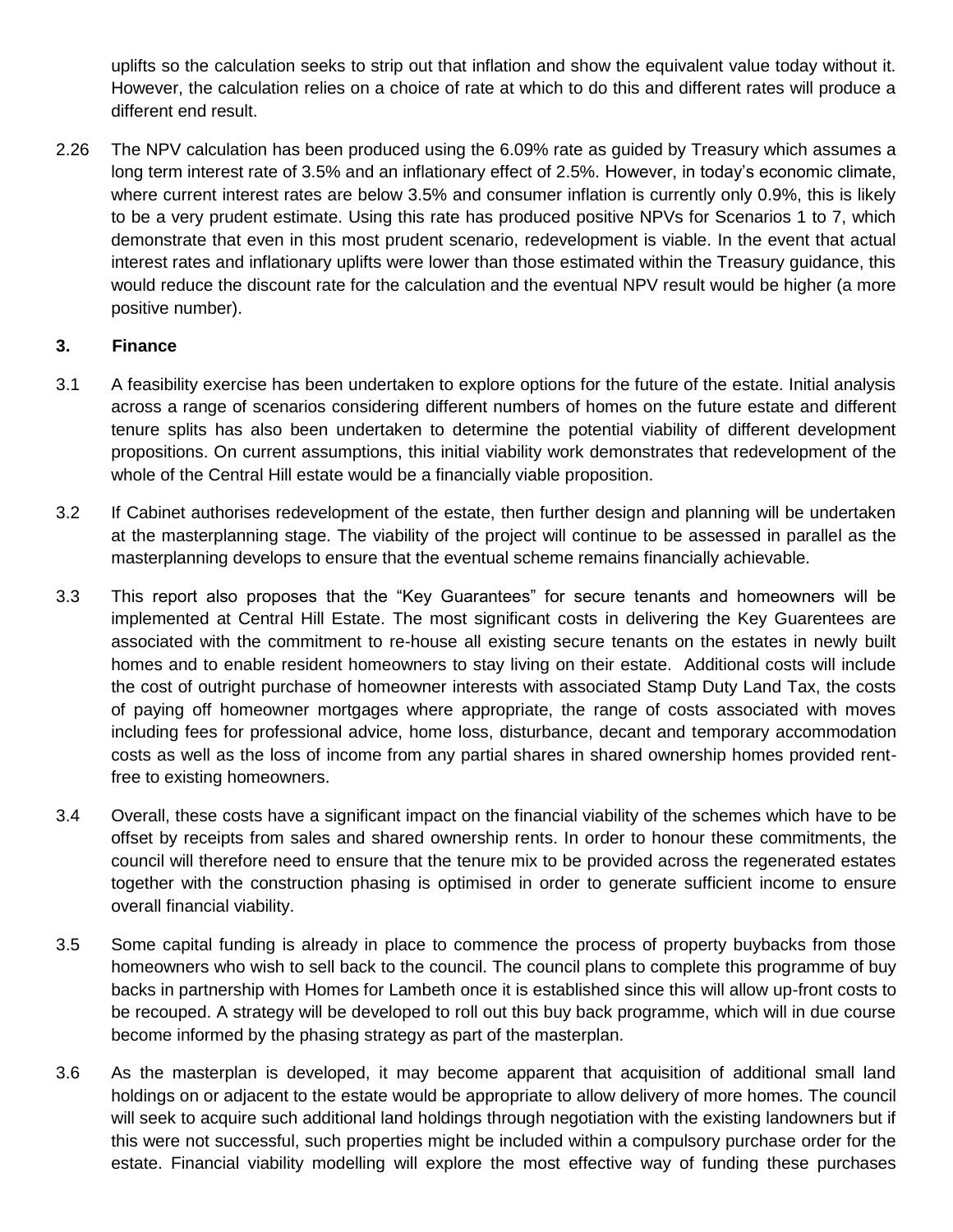although at present no funding has yet been specifically allocated for them.

3.7 It is anticipated that the Development Management team will be procured during 2017/18. It should be noted that the council would incur upfront costs of about £20m which are expected to be reimbursed by Homes for Lambeth. These upfront costs include Development Management team's fees, buybacks costs, demolition and other costs required to progress the development scheme.

### **4. Legal and Democracy**

- 4.1 Section 1 of the Localism Act 2011 introduced a new "general power of competence" for local authorities, defined as "the power to do anything that individuals generally may do" and which expressly includes the power to do something for the benefit of the authority, its area or persons resident or present in its area.
- 4.2 Section 9 of the Housing Act 1985 empowers the council to provide housing accommodation by erecting houses, or converting buildings into houses, on land acquired by them.
- 4.3 Section 105 of the 1985 Housing Act requires the council to maintain such arrangements as it considers appropriate to enable those of its secure tenants who are likely to be substantially affected by a matter of housing management, including a new programme of maintenance, improvement or demolition:
	- to be informed of the authority's proposals in respect of the matter; and,
	- to make their views known to the authority within a specified period.
	- the council is required, before making any decision on the matter, to consider any representations made to it in accordance with those arrangements.
- 4.4 Article 1 of The First Protocol of the Human Rights Act 1998 provides that every person is entitled to the peaceful enjoyment of their possessions and that no one shall be deprived of their possessions except in the public interest and subject to the conditions provided for by law and by the general principles of international law. These provisions do not impair the rights of the state to enforce such laws as it deems necessary to control the use of property in accordance with the general interest or to secure the payment of taxes or other contributions or penalties.
- 4.5 Article 8 of the Human Rights Act gives everyone the right to respect for their private and family life, their home and their correspondence. A public authority is not permitted to interfere with the exercise of this right except such as is in accordance with the law and is necessary in a democratic society in the interests of national security, public safety or the economic well-being of the country, for the prevention of disorder or crime, for the protection of health or morals, or for the protection of the rights and freedoms of others.
- 4.6 Section 149 of the Equality Act 2010 sets out the public sector equality duty replacing the previous duties in relation to race, sex and disability and extending the duty to all the protected characteristics i.e. race, sex, disability, age, sexual orientation, religion or belief, pregnancy or maternity, marriage or civil partnership and gender reassignment. The public sector equality duty requires public authorities to have due regard to the need to:
	- Eliminate unlawful discrimination, harassment and victimisation and other conduct prohibited under that act
	- Advance equality of opportunity between persons who share a relevant protected characteristic and those who do not share it; and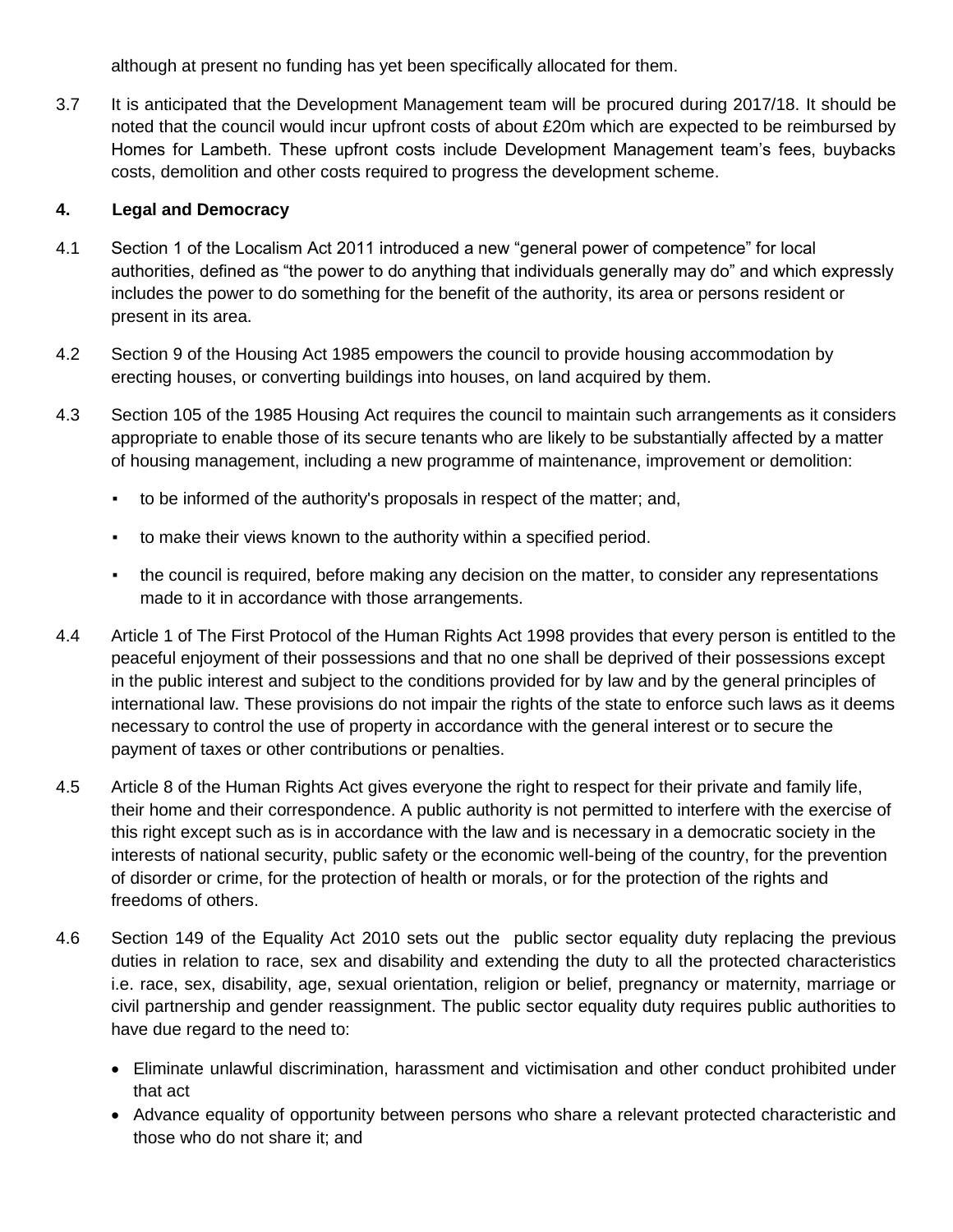- Foster good relations between those who share a protected characteristic and those who do not share it, which involves having due regard, in particular, to the need to—
	- (a) tackle prejudice, and
	- (b) promote understanding.
- 4.7 Having due regard to the need to advance equality of opportunity between persons who share a relevant protected characteristic and persons who do not share it involves having due regard, in particular, to the need to—
	- (a) remove or minimise disadvantages suffered by persons who share a relevant protected characteristic that are connected to that characteristic;
	- (b) take steps to meet the needs of persons who share a relevant protected characteristic that are different from the needs of persons who do not share it, including, in particular, steps to take account of disabled persons' disabilities;
	- (c) encourage persons who share a relevant protected characteristic to participate in public life or in any other activity in which participation by such persons is disproportionately low.
- 4.8 Compliance with the duties in section 149 of the Act may involve treating some persons more favourably than others; but that is not to be taken as permitting conduct that would otherwise be prohibited by or under the Act.
- 4.9 The Equality Duty must be complied with before and at the time that a particular policy is under consideration or decision is taken - that is, in the development of policy options, and in making a final decision. A public body cannot satisfy the Equality Duty by justifying a decision after it has been taken.
- 4.10 Where applicable, the council, as a contracting authority, must adhere to the rules set out in the Public Contracts Regulations 2015. The threshold above which the award of public services contracts must comply with the full rigour of the Regulations is £172,514 and for works contract the sum is £4,322,012. For over-threshold contracts, contracting authorities must, among other things, publish a contract notice in the Official Journal of the European Union. For public contracts below these thresholds, authorities must give due regard to the general Treaty of Rome principles of openness, transparency and nondiscrimination and the observance of the Council's procurement procedures in the selection process would provide compliance in this regard.
- 4.11 When considering whether to adopt the recommendations of this report, the decision maker will be exercising discretion within the constraints of the duties referred to above and should therefore have in mind the following principles of administrative law:
	- the decision must be within the council's powers;
	- all relevant information and consideration, including the council's fiduciary duty to the Council Tax payer, must be taken into account; and,
	- all irrelevant considerations, including unauthorised purposes, must be ignored.
- 4.12 This proposed key decision was entered in the Forward Plan on 21 October 2016 and the necessary 28 clear days' notice has been given. In addition, the council's Constitution requires the report to be published on the website for five clear days before the proposed decision is approved by the Cabinet Member. Any representations received during this period must be considered by the decision-maker before the decision is taken. A further period of five clear days - the call-in period – must then elapse before the decision is enacted. If the decision is called-in during this period, it cannot be enacted until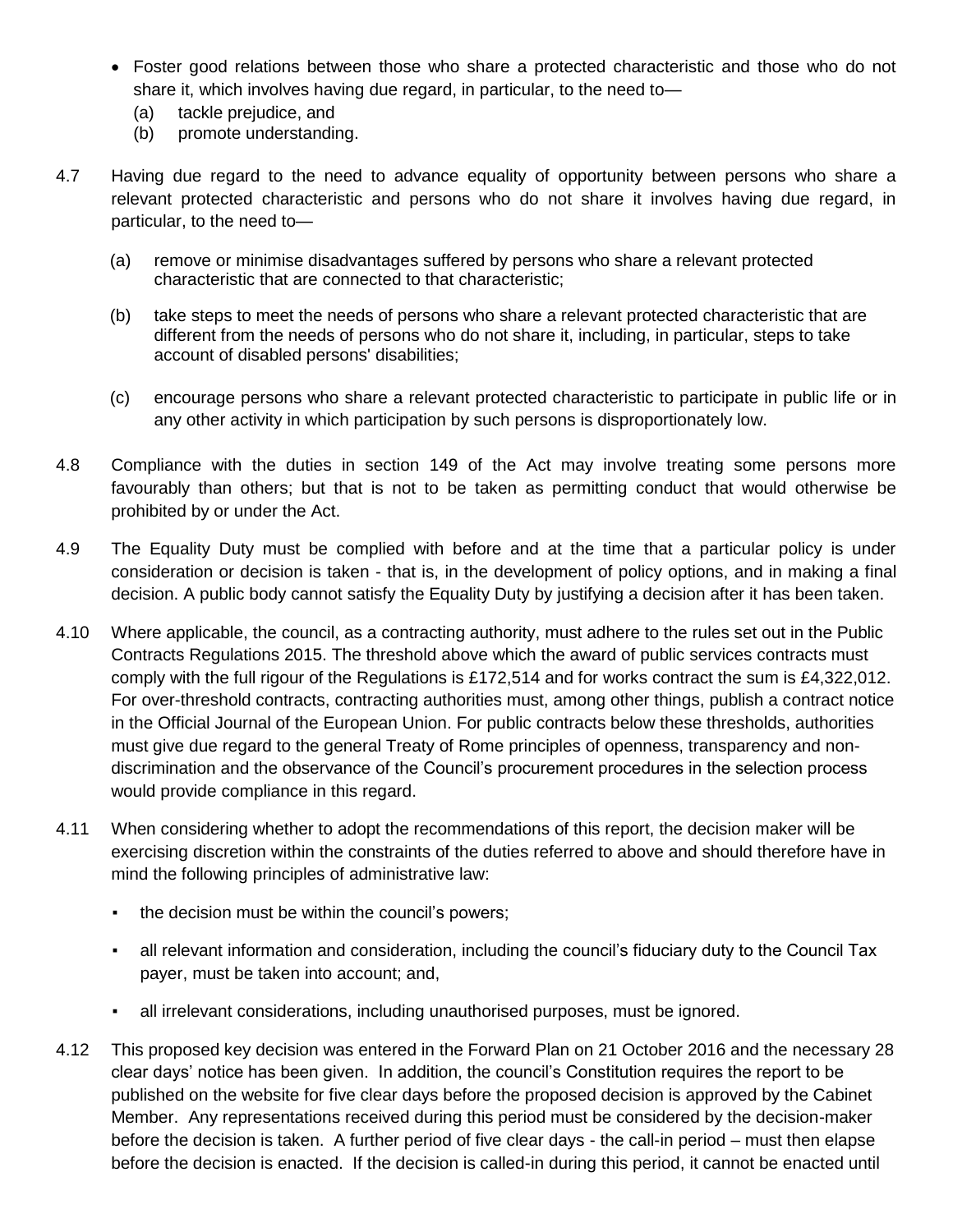the call-in has been considered and resolved.

### **5. Consultation and co-production**

- 5.1 Since early 2015, in addition to establishment of the Resident Engagement Panel, there has been extensive engagement with residents across the whole estate over this 2 year period. Appendix B provides a short summary of this engagement. This has included:
	- Drop-in surgeries held (most) weeks on site with regeneration officers and/or independent advisers
	- Exhibitions looking at redevelopment and design issues
	- Public meetings
	- Coffee mornings
	- Door-knocking to engage with residents in/at their home
	- Workshops and training sessions
- 5.2 This long period of engagement has been brought to a conclusion through a formal consultation exercise run between 15<sup>th</sup> October and 14<sup>th</sup> November 2016.
- 5.3 This concluding consultation exercise commenced with the issue to all residents on the estate of a booklet setting out the council's proposals for the future of the estate. This booklet is attached as Appendix C. This booklet also set out the principle other options for the future of the estate that have been considered through the feasibility work and explained briefly why each option that would not be taken forwards was being rejected.
- 5.4 The consultation that has been run during Autumn 2016 has involved the following:
	- Delivery of booklet to all households and non-resident leaseholders outlining the council's position and why other proposals were not taken forward.
	- Door-knocking (prior to the formal consultation) to explain the council's position and promote the exhibitions
	- 2 exhibitions
	- Summary exhibition throughout the period on site
	- Lambeth officers and independent advisers available throughout the period on site
	- Delivery of Frequently Asked Questions arising from the consultation
	- Coffee morning/afternoon for older residents
	- Door-knocking with the independent adviser to those households identified as vulnerable.
	- For those residents identified who did not communicate in English, the independent advisers organised interpreters. (There was not a specific ethnic community identified on Central Hill).
- 5.5 In addition to the consultation work above, The Campaign Company (TCC) were commissioned to conduct door surveys to gain impartial feedback from residents and also to provide an independent analysis of the feedback received through this consultation. Their report is provided at Appendix D and summarises that analysis.
- 5.6 307 feedback forms were submitted as part of this consultation; that is around two thirds of the households on the Estate: 68% responses were from council tenants; 25% were from resident and nonresident leaseholders and freeholders and 7% were from private tenants living on the estate.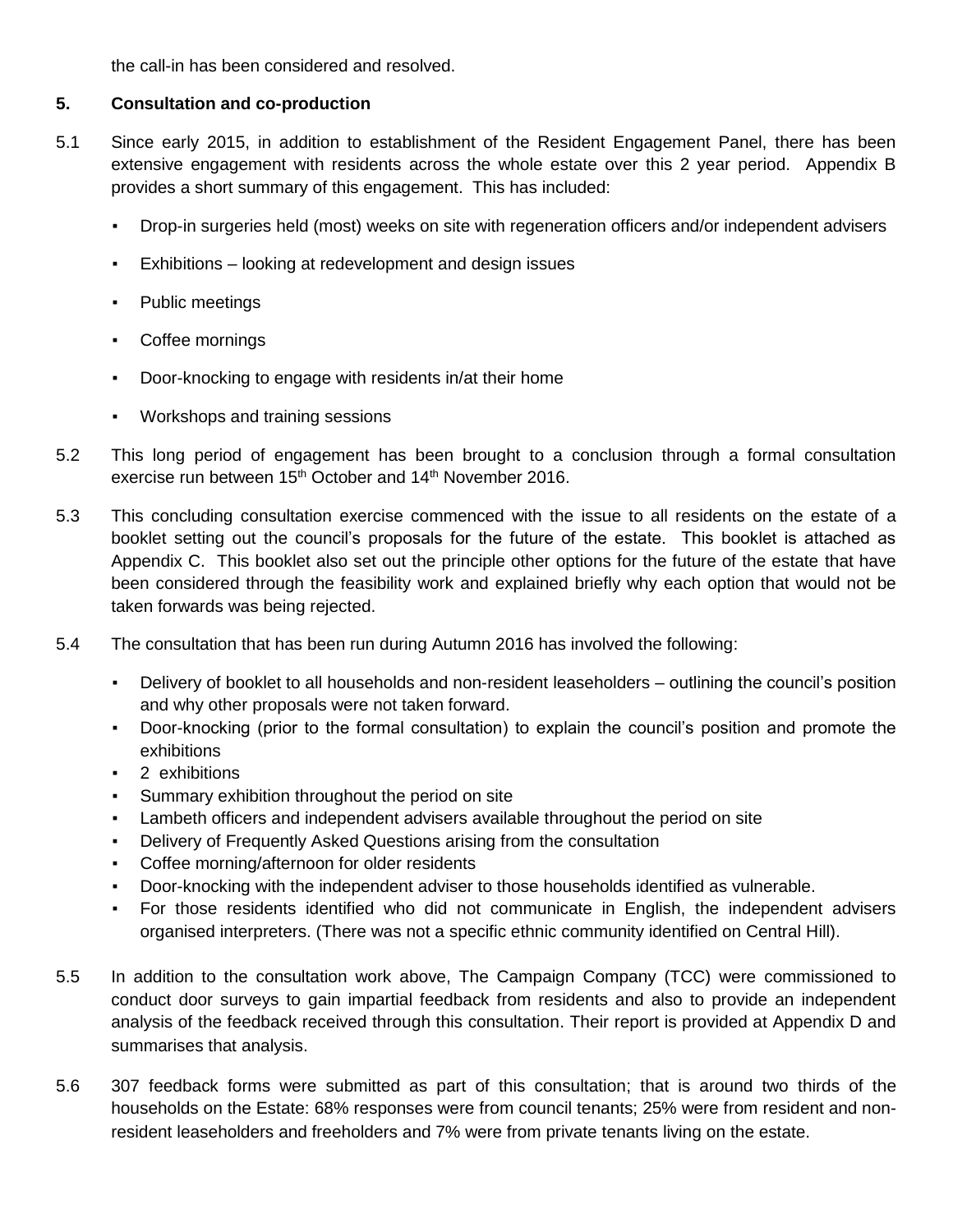- 5.7 70% of respondents felt 'very well' or 'fairly well' informed about the changes with the newsletter being cited as the most popular channel of information (77% of respondents said they had seen it).
- 5.8 When asked to what extent they supported or opposed the proposed full rebuilding of the estate, there were key differences of opinion by tenure amongst the respondents:
	- 55% of council tenants supported the proposal for complete redevelopment (with 37% strongly supporting) and 34% of council tenants opposed it (with 24% strongly opposing it).
	- In terms of homeowners (ie resident or non-resident freeholders and leaseholders), 31% of them supported the proposal to fully rebuild the estate (with 14% strongly supporting) and 51% opposed this proposal (with 42% strongly opposing it).
	- For private tenants, 35% supported the proposal (with 15% strongly supporting) while 50% opposed this (with 40% strongly opposing).
- 5.9 Of those who supported the proposals, the majority cited getting better and improved homes as the main benefit. Some also stated this would be an opportunity to make the wider estate more attractive and fix some of the problems (such as the pathways). The main concerns cited by those opposed to the changes were the disruptive impact both on individuals (especially those who had lived there a long time) and the wider community. Many of those opposed to the proposal could not see any personal benefit from the changes.
- 5.10 In addition, tenants raised concerns about losing their secure tenancy and their right to buy. Homeowners raised concerns about the fairness of the package (the compensation offers included in the Key Guarantees) being offered to them, and the impact on the value of their home (both now and in the long-term). Many, whether they supported or opposed the proposal, requested more information about the personal impact on them. Similarly, another view that was expressed, was that whatever decision was made there needed to be quick action and regular communications to reduce the uncertainty that currently exists about the future of the estate.
- 5.11 Some of the key concerns that have been expressed by residents during the feasibility process are noted below. These are addressed below and for those residents, who have wanted to know the details, the following information has been made available to them:
	- *The change in tenancy and loss of right to buy*. In the booklet used for consultation purposes around the Key Guarantees for tenants, the council set out that tenants would not have the Right To Buy in the future Homes for Lambeth assured lifetime tenancies. However, the council is reviewing this position and will consult further with tenants on a contractual Right To Buy as part of discussions with them on the future Homes for Lambeth assured lifetime tenancies.
	- *Not getting like for like replacement with particular reference to private gardens and parking provision.* Residents will be provided new homes that meet their housing needs according to the Lambeth Housing Allocations Policy. Given that the estate will be built to a higher density than currently, there will inevitably be a lower proportion of the new properties with gardens; however the masterplanning process provides the opportunity to create new good quality outside green and recreational spaces; all new homes will have private outdoor space by means of balconies, etc. A Local Lettings Plan will be developed for the estate in consultation with residents to set out how new properties will be allocated to residents (for example, prioritising ground floor properties for families and disabled)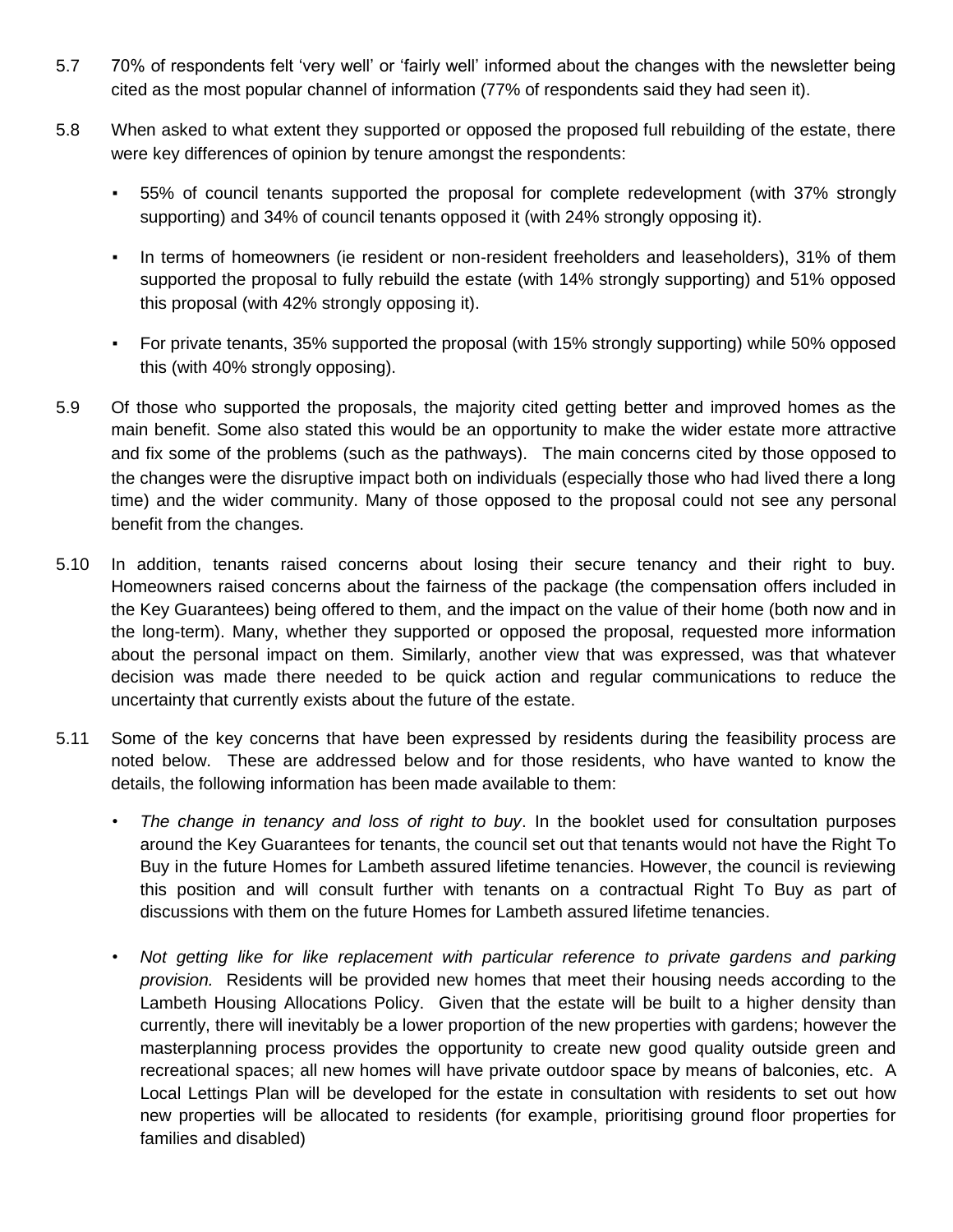- *Affordability for both homeowners and tenants*. Financial information has been provided to homeowners to make clear the likely potential financial implications of redevelopment to them. For tenants, it is estimated that there will be an increase in rents; this could be between 10% and 25% varying across different properties. The council has committed to implement any rent increases on a phased basis over five years in order to mitigate the impact of rent increases. Service charge costs will be considered during the masterplanning and design process.
- *Repairs and upkeep not happening in the interim*. Properties will continue to be maintained by Lambeth's Housing Management until the redevelopment begins. However major works will be limited to only what is required as essential.
- *Potentially a long regeneration project and people may be living in inadequate conditions for a long time*. Through the masterplanning process, the council will work with residents to formulate a development programme (construction phasing, etc) that will minimise disturbance to residents. This may mean enabling people to move only once or may mean seeking to speed up the construction programme through a faster decanting programme, which would require more double moves.
- *Will individual housing needs be met particularly those with caring responsibilities or mobility issues*. After a Cabinet Decision and before masterplanning commences, the council would carry out a detailed housing needs assessment across the estate to develop a detailed understanding of the needs of every homeowner and tenant so as to ensure that residents who wish to remain on the estate are provided with new homes that meet their housing needs. New homes will be adapted to particular needs of residents, such as those with disabilities.

#### **Planning Commentary**

- 5.12 The council has adopted planning policies in the Lambeth Local Plan (2015) which seeks to maximise the supply of additional homes, including affordable housing, within the Borough. These are in line with the London Plan (MALP 2016) and the National Planning Policy Framework (2012). The delivery of new housing is a key priority of the Development Plan, but this has to be balanced against the requirements of other policies, which deal with a wide range of issues such as design, heritage, amenity, trees, open space and transport.
- 5.13 Lambeth Planning have visited the Central Hill estate, assisted in identifying and advising on constraints and opportunities in terms of the existing built form and surroundings and provided some commentary on the emergent design study proposals. It has been identified that there is the potential to deliver a significant number of new homes on the estate whilst also addressing key existing issues such as poor quality accommodation, lack of permeability, accessibility, insufficient legibility, anti-social behaviour and poor quality public realm / open space. Officers will be seeking to optimise the amount of additional housing that can be delivered on the estate through having regards to existing constraints.
- 5.14 Going forwards, masterplanning work is going to need to explore how to increase the proportion of net additional new homes at a council level rent. The masterplanning process will involve seeking a viable and planning compliant scheme that delivers the aspirations to create a high quality residential neighbourhood in the south of the borough.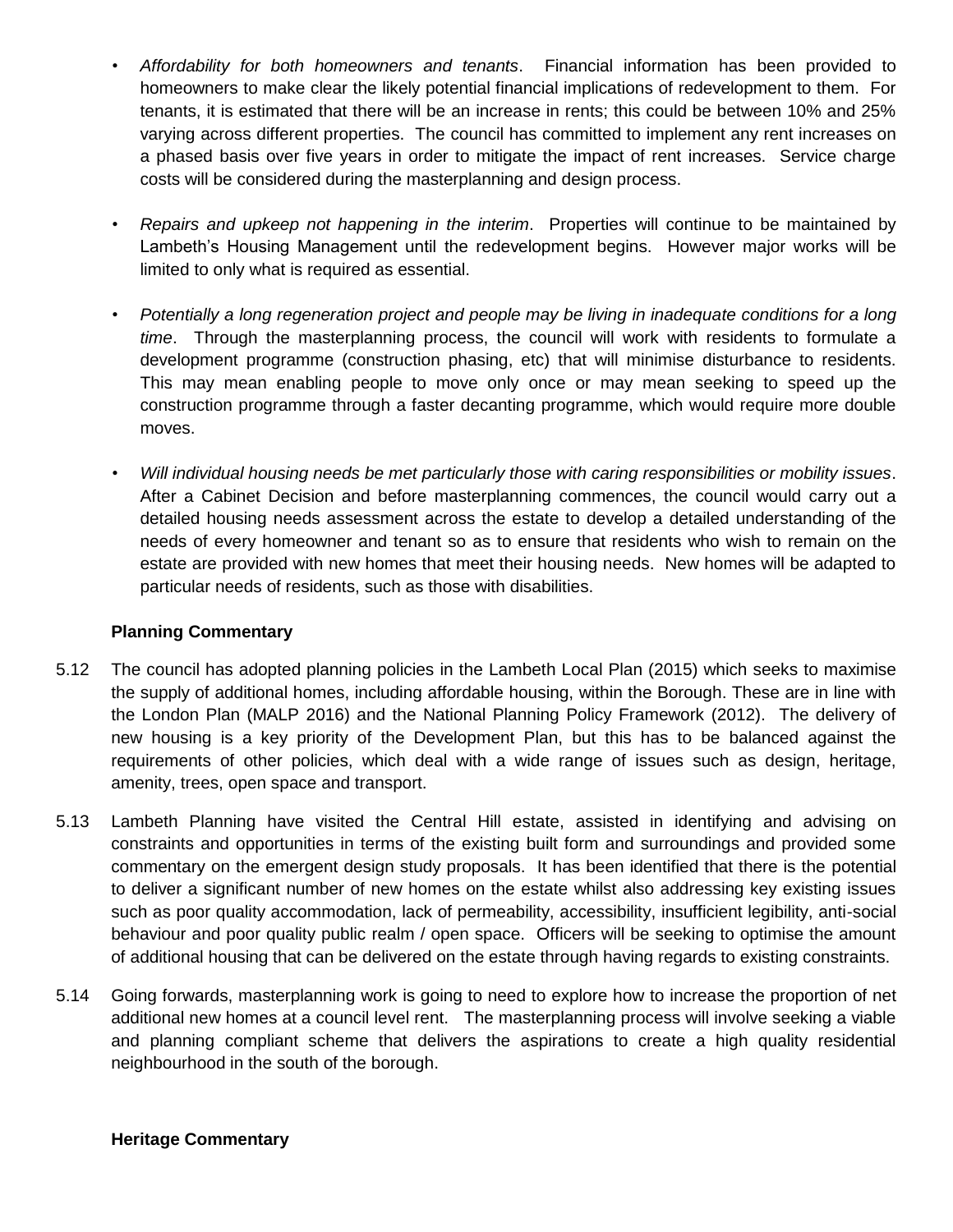- 5.15 Central Hill is one of a number of Lambeth council estates developed by Ted Hollamby between 1965 and 1980. With the passage of time the best examples of this Hollamby era development have been appreciated for their innovation and special interest.
- 5.16 A recent request to Historic England for the estate to be statutory listed was rejected following detailed assessment on the grounds that the estate didn't meet the high standard necessary to warrant national protection. The report from Historic England did recognise some elements of the estate as being good historic examples of the Hollamby era.
- 5.17 During the assessment by Historic England, the council presented its case that whilst there may be heritage interest in the estate, there is an overriding need to provide good quality housing for the current residents and future residents and that any refurbishment of the estate would not resolve the many design problems that exist across the estate (in both homes and at an urban design level).
- 5.18 Taking on board the Historic England report, consideration will need to be given during the design of the new estate as to how to take the best of the Ted Hollamby thinking and re-interpret it in the context of modern accepted urban design principles and energy efficient housing. Consideration may be given during the masterplanning process to retention or re-use of any key elements of the estate that might have historic interest.

### **6. Risk management**

6.1 A project team is in place and a risk register will be developed. Key risks and mitigations are noted below:

| <b>Risk</b>                                                                                                        | Likelihoo<br>d | Impact | <b>Mitigation</b>                                                                                                                                                                                                                                                                                                                                                                                                                               |
|--------------------------------------------------------------------------------------------------------------------|----------------|--------|-------------------------------------------------------------------------------------------------------------------------------------------------------------------------------------------------------------------------------------------------------------------------------------------------------------------------------------------------------------------------------------------------------------------------------------------------|
| Residents do not feel<br>engaged in the process                                                                    | L              | м      | The approach we are adopting is to have<br>direct engagement throughout all the<br>processes and phases.                                                                                                                                                                                                                                                                                                                                        |
| Residents do not agree<br>with the data on which<br>regeneration,<br>demolition and new<br>build actions are based | М              | м      | Residents have been provided with<br>considerable information on the<br>refurbishment options and there has been<br>discussion at the Resident Engagement<br>Panel for a long time on the costs of<br>refurbishment.                                                                                                                                                                                                                            |
| We have instances of<br>legal objections or an<br>unwillingness to vacate<br>properties                            | H              | H      | The Council is using a wide range of<br>communication methods to work with<br>residents to explain the benefits of estate<br>regeneration at both and individual and<br>collective level.<br>Where individual residents have concerns,<br>the council can work with them to seek to<br>address issues.<br>The Independent Resident Advisor<br>retained to advise residents on options<br>and impacts.<br>Compulsory purchase made in due course |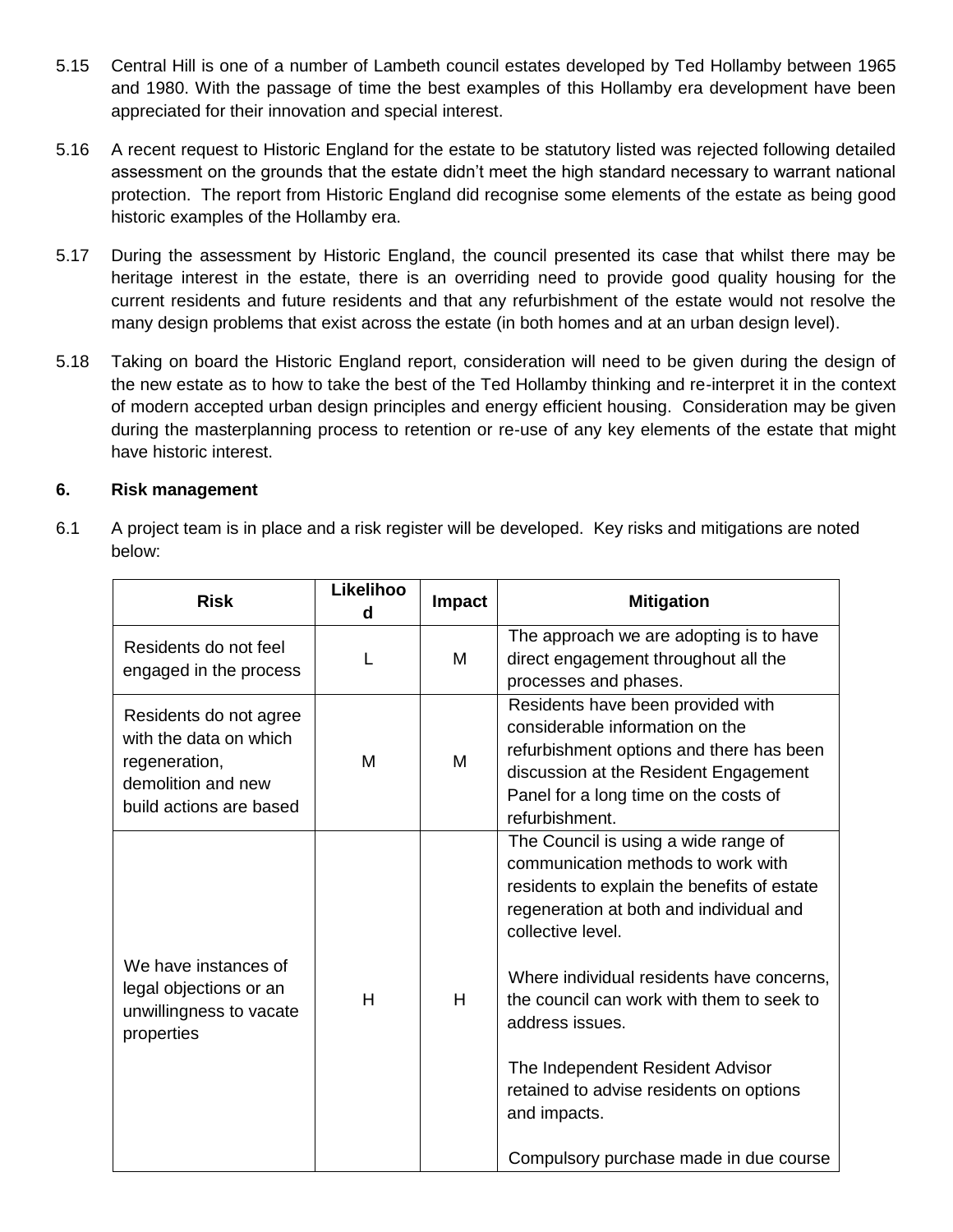|                                    |   | need to be used to progress the project.                                                                                                                                                                                                                                                                                                                                                    |
|------------------------------------|---|---------------------------------------------------------------------------------------------------------------------------------------------------------------------------------------------------------------------------------------------------------------------------------------------------------------------------------------------------------------------------------------------|
| Masterplan is too<br>expensive     | H | Robust financial advice and modelling to<br>make sure we are completely clear about<br>costs. A development management team<br>will be procured, where it will be their<br>responsibility to present back to the<br>council viable options for regeneration.<br>Financial oversight to be provided by the<br><b>Financial Planning and Management</b><br>Team, reporting to the AIMG/AMCAP. |
| Planning permission<br>not granted | H | Planning colleagues and advisers to<br>remain engaged throughout masterplan<br>development.<br>PPA will be put in place to ensure<br>engagement.                                                                                                                                                                                                                                            |
| CPO not granted                    | H | Risk actively managed with specific<br>comprehensive legal advice at each stage<br>of project                                                                                                                                                                                                                                                                                               |

# **7. Equalities impact assessment**

- 7.1 In overview, BME residents are disproportionately represented as residents of the Central Hill estate and are more likely to be disproportionately affected by poor housing conditions on the estate. BME residents are also disproportionately represented on our housing waiting lists. The redevelopment will have a positive impact on these groups, and reduce existing inequalities.
- 7.2 There are significant equalities issues that may arise as a consequence of this estate regeneration programme. These will need to be managed through the course of regenerating each estate.
- 7.3 The Equalities Impact Assessment has been carried out for Central Hill estate (see Appendix F) to support the recommendation in this Cabinet report to regenerate the entire estate. This Equalities Impact Assessment has been considered by the council's Equalities Panel.
- 7.4 The Equality Impact Assessment Panel raised a number of concerns and officers have responded with mitigating actions to the panel chair.
- 7.5 This Equalities Impact Assessment is based on the information available at the time of this decision and given the level of work that has been carried out so far on the estate. Information that has been used to undertake this Equalities Impact Assessment includes:
	- Local and Borough-wide Demographic Data;
	- Information held by the council's Housing Management Database (Northgate)
	- Engagement work across the estate
	- Household Needs Survey (carried out in 2015)
- 7.6 The Equalities Impact Assessment will be up-dated as the project progresses and more information becomes available. Currently, over 45% of tenants are from Black and Minority Ethnic communities; almost 60% of households are in receipt of Housing Benefit – in full or part. These groups are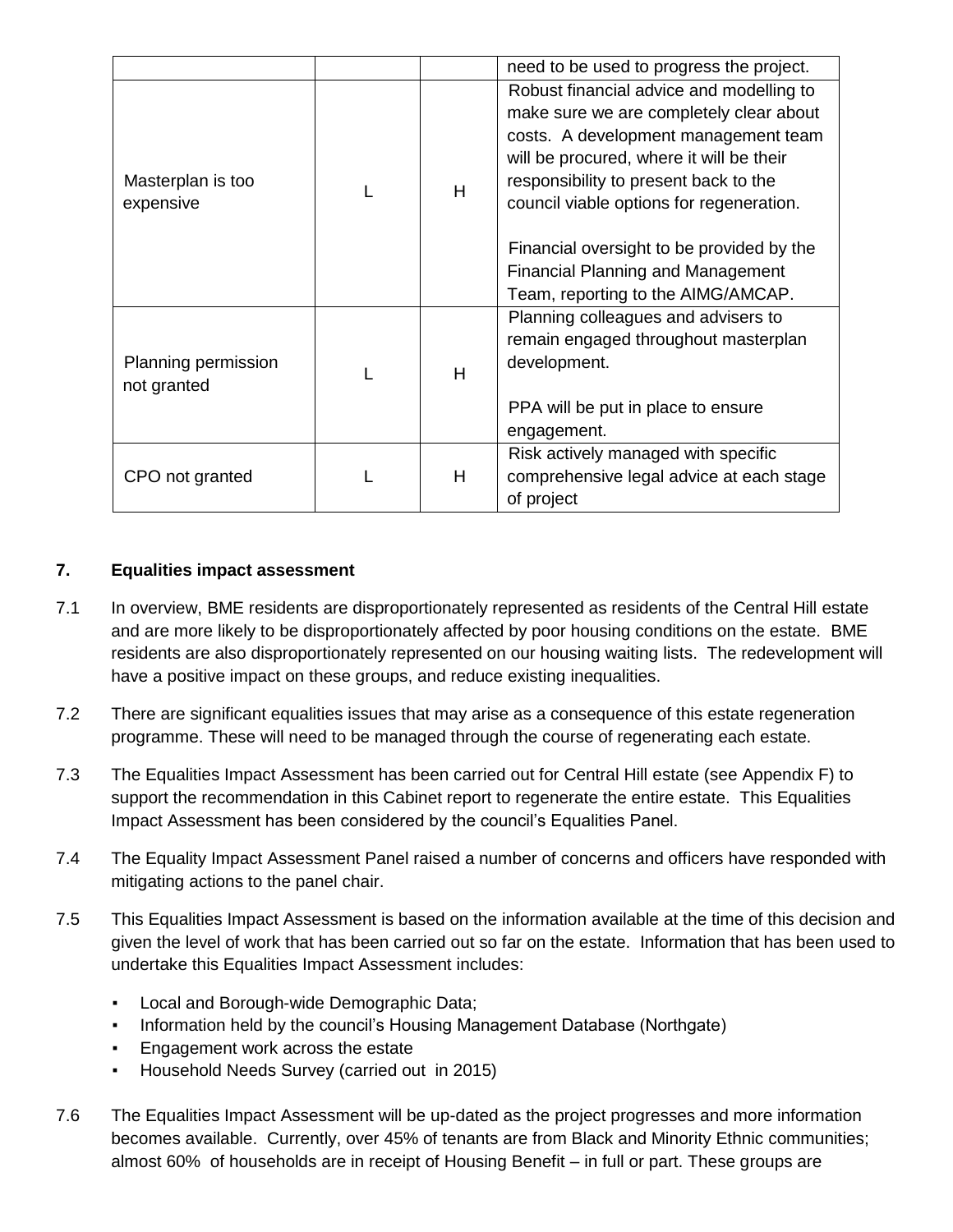disproportionality affected by redevelopment because of their numbers on the estate.

- 7.7 The Equalities Impact Assessment will inform the development of supporting strategies for the overall regeneration strategy for the Central Hill estate, including a placemaking strategy (to consider the wider area around the estate, including socio-economic factors) and socio-economic strategy for the residents of the estate. Both the latter are included as part of the proposed services for the development management team to be procured.
- 7.8 Set out below are some initial considerations that need to be taken forwards in regard to equalities impacts and associated issues.
	- Actions to mitigate the disruption caused by a major redevelopment
	- Engaging all groups through the development of proposals
	- To support homeowners having difficulty in accessing finance (eg. elderly and low income households)
	- To address medical and disability needs through the rehousing process
	- Actions to mitigate the potential for increased housing costs
- 7.9 A key action that arises from the Central Hill estate is the need to explore how to mitigate potential living cost increases arising from the regeneration, such as rent increases and service charge changes. The council has committed to phase in new rents over a 5-year period to help to mitigate this and to ensure that the design brief demands careful consideration of the future service and utility charges on the estates.
- 7.10 As the development strategy is progressed for the Central Hill estate, it will be important to consider the whole living cost associated with moving into new homes both in the short and longer term and work with residents to identify ways to minimise the impact of any additional costs.

# **8. Community safety**

8.1 New development will contribute positively to community safety by removing areas that could attract anti-social behaviour and providing more passive surveillance of streets and spaces. An aim of regeneration is to promote estate pride and architects will actively design out the potential for crime as part of the development process.

# **9. Organisational implications**

- 9.1 Environmental: Redevelopment provides the opportunity to build a new neighbourhood to much higher environmental performance standards with energy efficient homes. Environmental impact will be considered during the planning process.
- 9.2 Staffing and accommodation: The Housing Regeneration Team will oversee the management of this project.
- 9.3 Procurement: An OJEU compliant process is currently being progressed to procure the development management team for the work required to progress this project through the design, planning and land assembly stages.
- 9.4 Health: The new homes should provide better health outcomes for our residents and we will look at how this can be monitored and captured (see above commentary addressing issues raised by the Equalities Impact Assessment).
- **10. Timetable for implementation**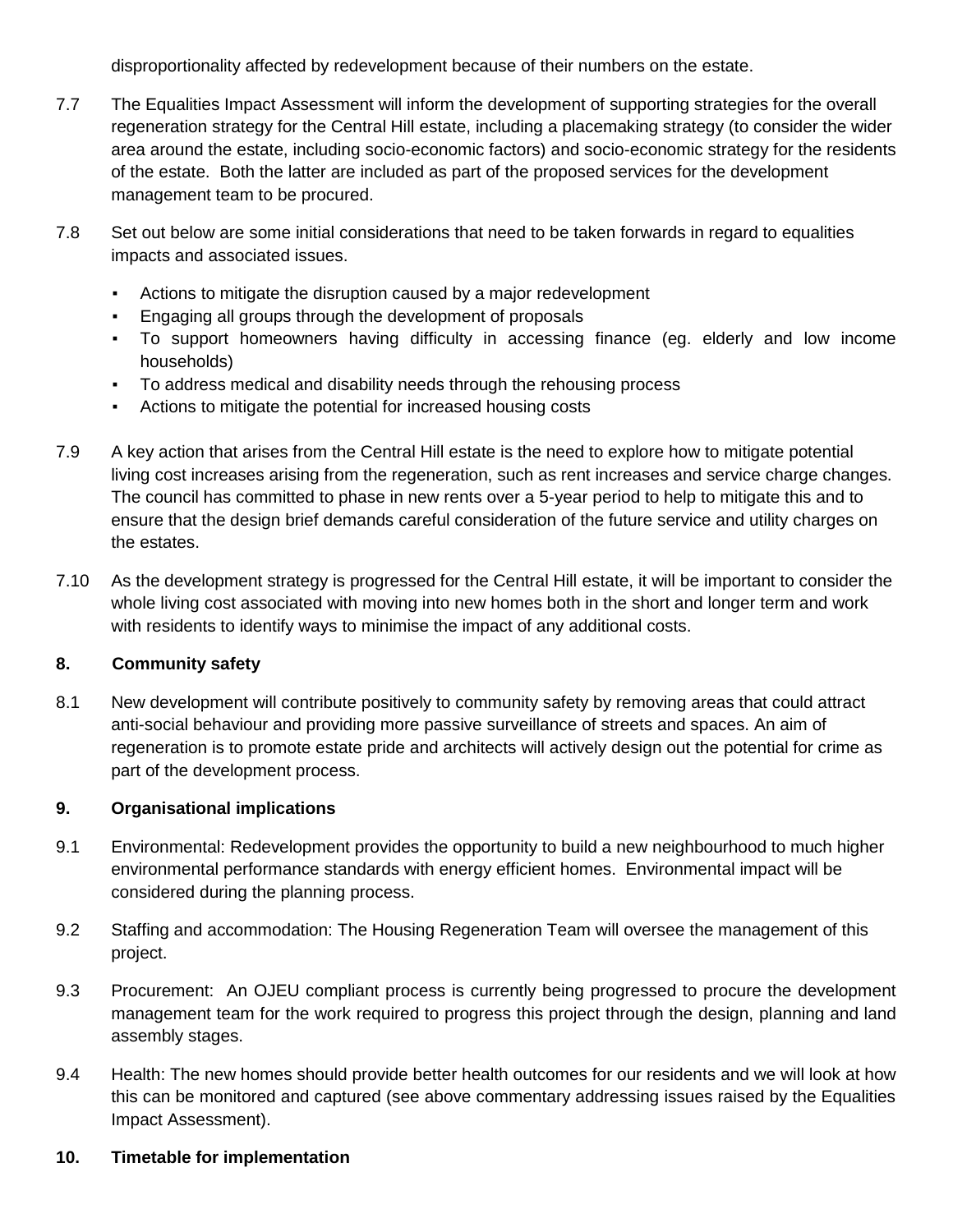- 10.1 An OJEU compliant procurement process was commenced in early 2016, to procure a development management team to progress the regeneration of the Central Hill estate through masterplanning, planning and any compulsory purchase and procurement of construction of the project. If Cabinet decides to confirm redevelopment of all or part of the estate, then this procurement process will be resumed.
- 10.2 Set out below are the immediate activities to be progressed by council officers if these recommendations are adopted. These are just the actions that will be observed from a resident's perspective.
	- **Communication**: Letter announcing the recommendation to residents, setting out what this will mean for them.
	- **Engagement**: Council officers and/or Independent Advisers to hold weekly or fortnightly drop-in sessions on the estate to be available to any resident to drop by and ask questions.
	- **Resident Engagement Panel: Review see paragraph 2.7.**
	- **Independent Adviser**: As part of the Key Guarantees, the council has made a commitment to retain Independent Advisers through the life of a regeneration project. This will take the fees for such work with the current advisers above OJEU thresholds and it will therefore be necessary to reprocure these services.
	- **Procurement**: Progression of the procurement of the development management team to completion. This process has already started and will continue as follows:
		- selection of resident representatives to be on the interview panel;
		- capacity building training for the selected resident representatives (and any others who want to participate);
		- exhibition of the bidders for the development management role;
		- interviews with the bidders;
		- announcement of the successful bidder; and
		- event "meet the development management team".
	- **Key Guarantees**: Commencement of implementation of Key Guarantees, including:
		- notification to residents on what the council's offers mean to them;
		- details of the process involved in different options under the Key Guarantees;
		- description of the "Resident Journey" from current home to new home; and
		- the process for formal buy-back of leaseholds (where desired by residents) will commence once any legal impediments (Call In or JR) to this decision have been resolved.
	- **Household Needs**: Council starting to gather detailed household needs information from tenants.
	- **Masterplanning**: Early work of the selected development management team, including setting out for residents what the masterplanning process will involve.
	- **Other:** Further meetings with landowners affected by the recommendations to consider their options.
- 10.3 The diagram on the following page shows a potential programme for Central Hill estate redevelopment; this will become clearer, refined and more detailed over time. The programme suggests that first construction of an initial phase of development on the estate could commence during 2019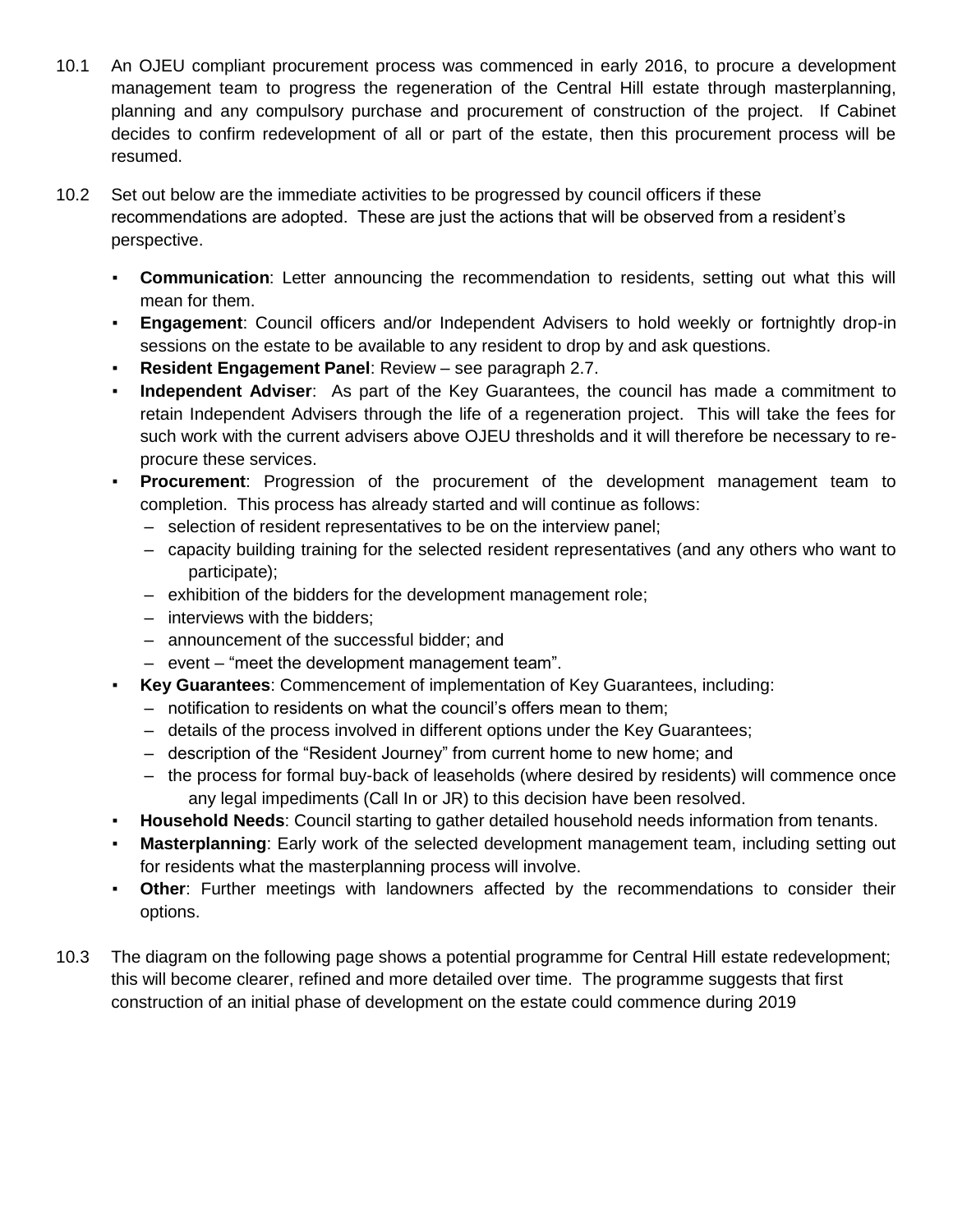Central Hill Estate Redevelopment - Indicative Programme

| .<br>7 tn Sen | ' ta Do | '†⊓ lan<br>ser | Jul 19<br>$0.04 - 1$ |  |
|---------------|---------|----------------|----------------------|--|
|               |         |                |                      |  |

Proc ure Development Management Team

 $\overline{\phantom{0}}$  $\overline{\phantom{0}}$ 

|               | <b>Masterplanning</b>                      |                                  |                                   |                                        |                                        |
|---------------|--------------------------------------------|----------------------------------|-----------------------------------|----------------------------------------|----------------------------------------|
|               |                                            | Planning Application Preparation |                                   |                                        |                                        |
|               | Implementation of Key Guarantees           |                                  | Planning Determination            |                                        |                                        |
|               |                                            | CPO Desktop Referencing          |                                   | CPO Inquiry Process                    |                                        |
|               | Formulate Local Lettings Policy            |                                  | CPO Land Referencing              |                                        | .                                      |
|               |                                            | On-going consultation            |                                   | Phase 1 construction (no CPO Required) |                                        |
|               | Engagement with residents in design        |                                  | On going consultation             |                                        |                                        |
|               |                                            | On-going buy-back- non-residents |                                   |                                        | Phase 2 and beyond - commencement<br>. |
|               | Formulation of phasing strategy for decant |                                  | On-going buy-back - non-residents |                                        |                                        |
|               |                                            | Finalise Decant Policy           |                                   | On-going consultation                  | First decant to new properties         |
|               | Confirm detailed housing needs on estate   |                                  |                                   |                                        |                                        |
|               |                                            | Finalise new tenancies/leases    |                                   |                                        | On-going consultation<br>              |
|               |                                            |                                  |                                   |                                        |                                        |
| 3 to 6 months | 9 to 12 months                             | 3 to 6 months                    | 3 to 6 months                     | atnon ecta                             | . <b>. . . .</b>                       |
|               |                                            |                                  |                                   |                                        |                                        |
|               | Confirm                                    | Viable                           | Planning                          | Planning                               | CPO Confirmed                          |
|               | Masterplan                                 | Masterplan                       | Application                       | Permission                             |                                        |
|               | Objectives                                 |                                  | (probably                         |                                        |                                        |
|               |                                            | Confirm                          | hybrid                            | Make CPO                               |                                        |
|               |                                            | Red-line                         | outline +                         |                                        |                                        |
|               |                                            |                                  | detailed)                         |                                        |                                        |

Authorise to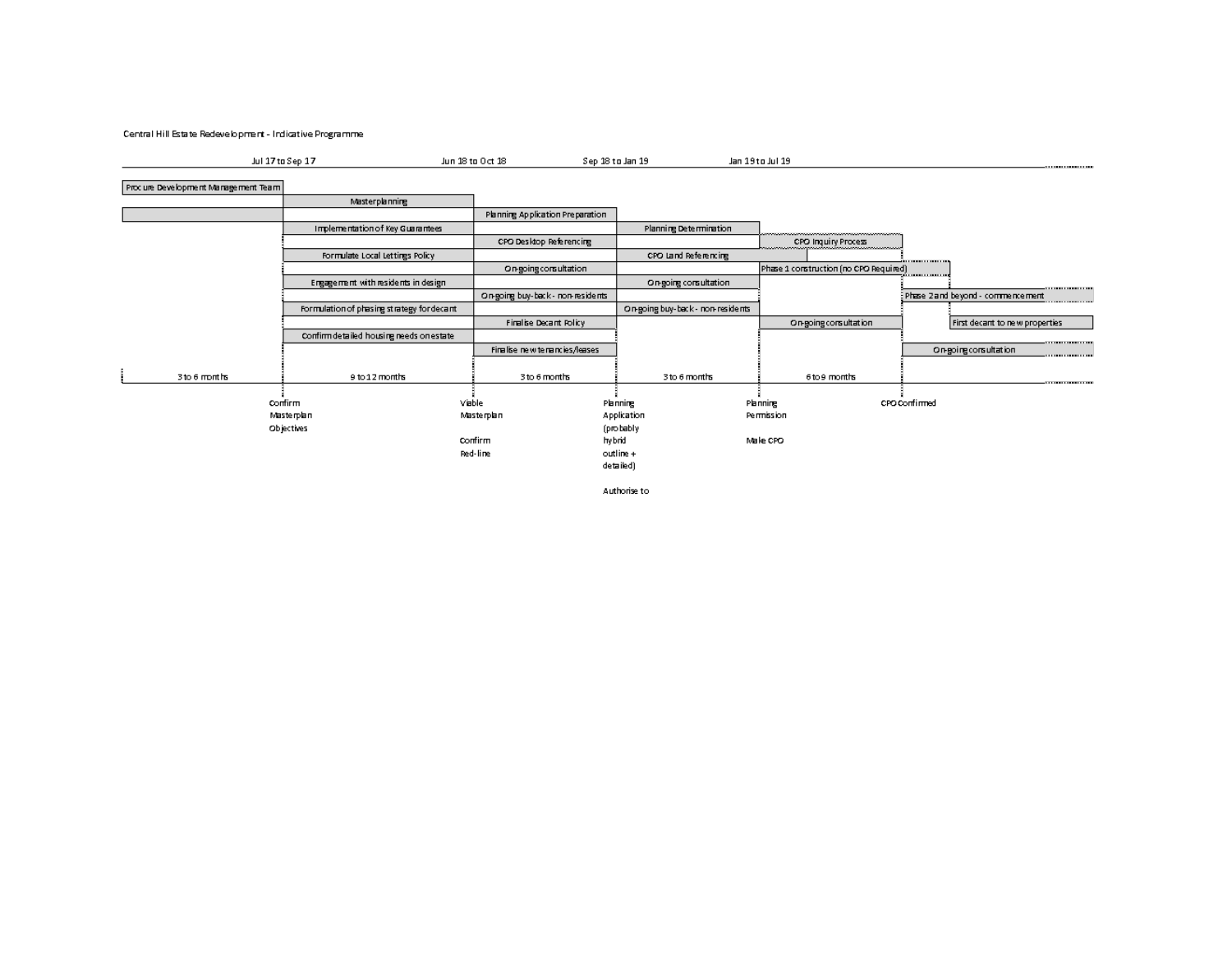| <b>Audit trail</b>         |                            |                  |                 |                 |
|----------------------------|----------------------------|------------------|-----------------|-----------------|
| <b>Consultation</b>        |                            |                  |                 |                 |
| <b>Name/Position</b>       | Lambeth                    | <b>Date Sent</b> | <b>Date</b>     | <b>Comments</b> |
|                            | cluster/division or        |                  | <b>Received</b> | in para:        |
|                            | partner                    |                  |                 |                 |
| Rachel Sharpe on behalf    | Director, Strategic        | 09.03.17         | 13.03.17        | All             |
| of Sue Foster Strategic    | Housing                    |                  |                 |                 |
| Director.                  |                            |                  |                 |                 |
| <b>Councillor Matthew</b>  | Cabinet Member for         | 09.03.17         | 14.0317         |                 |
| <b>Bennett</b>             | Housing                    |                  |                 |                 |
| <b>Neil Vokes</b>          | <b>Associate Director</b>  | 09.03.17         | 13.03.17        | All             |
| Christian Fleming,         | <b>Corporate Resources</b> | 09.03.17         | 14.03.17        | Section 3       |
| Finance                    |                            |                  |                 |                 |
| Greg Carson, Legal         | <b>Corporate Resources</b> | 09.03.17         | 13.03.17        | Section 4       |
| <b>Services</b>            |                            |                  |                 |                 |
| Henry Langford,            | <b>Corporate Resources</b> | 02.03.17         | 13.03.17        | All             |
| <b>Democratic Services</b> |                            |                  |                 |                 |
| <b>External</b>            |                            |                  |                 |                 |
|                            |                            |                  |                 |                 |

| <b>Report history</b>           |                                                                 |  |  |  |
|---------------------------------|-----------------------------------------------------------------|--|--|--|
| <b>Original discussion with</b> | September 2016                                                  |  |  |  |
| <b>Cabinet Member</b>           |                                                                 |  |  |  |
| <b>Report deadline</b>          | 13.03.17                                                        |  |  |  |
| Date final report sent          | <b>XXXX</b>                                                     |  |  |  |
| <b>Part II Exempt from</b>      | <b>No</b>                                                       |  |  |  |
| <b>Disclosure/confidential</b>  |                                                                 |  |  |  |
| accompanying report?            |                                                                 |  |  |  |
| Key decision report             | Yes                                                             |  |  |  |
| Date first appeared on          | 21 <sup>st</sup> October 2016                                   |  |  |  |
| forward plan                    |                                                                 |  |  |  |
| Key decision reasons            | 2. Expenditure, income or savings in excess of £500,000         |  |  |  |
|                                 | 3. Meets community impact test                                  |  |  |  |
| <b>Background information</b>   | The Community Plan, 2016-20<br>$\bullet$                        |  |  |  |
|                                 | https://moderngov.lambeth.gov.uk/documents/s83861/Lambeth%20B   |  |  |  |
|                                 | orough%20Plan%202016%202021.pdf                                 |  |  |  |
|                                 | Delivering Better Homes, Cabinet report, dated 4th Nov 2013     |  |  |  |
|                                 | http://moderngov.lambeth.gov.uk/documents/s61039/07_Delivering% |  |  |  |
|                                 | 20Better%20Homes.pdf                                            |  |  |  |
|                                 | Lambeth Estate Regeneration Programme: Strategic Delivery       |  |  |  |
|                                 | Approach' (22/10/12)                                            |  |  |  |
|                                 | http://moderngov.lambeth.gov.uk/documents/s50180/06%20Estate%   |  |  |  |
|                                 | 20Regen%20Final_22%2010%2012_NV.pdf                             |  |  |  |
|                                 |                                                                 |  |  |  |
|                                 | Building the homes we need to house the people of Lambeth,      |  |  |  |
|                                 | Cabinet Report, dated 8th December 2014                         |  |  |  |